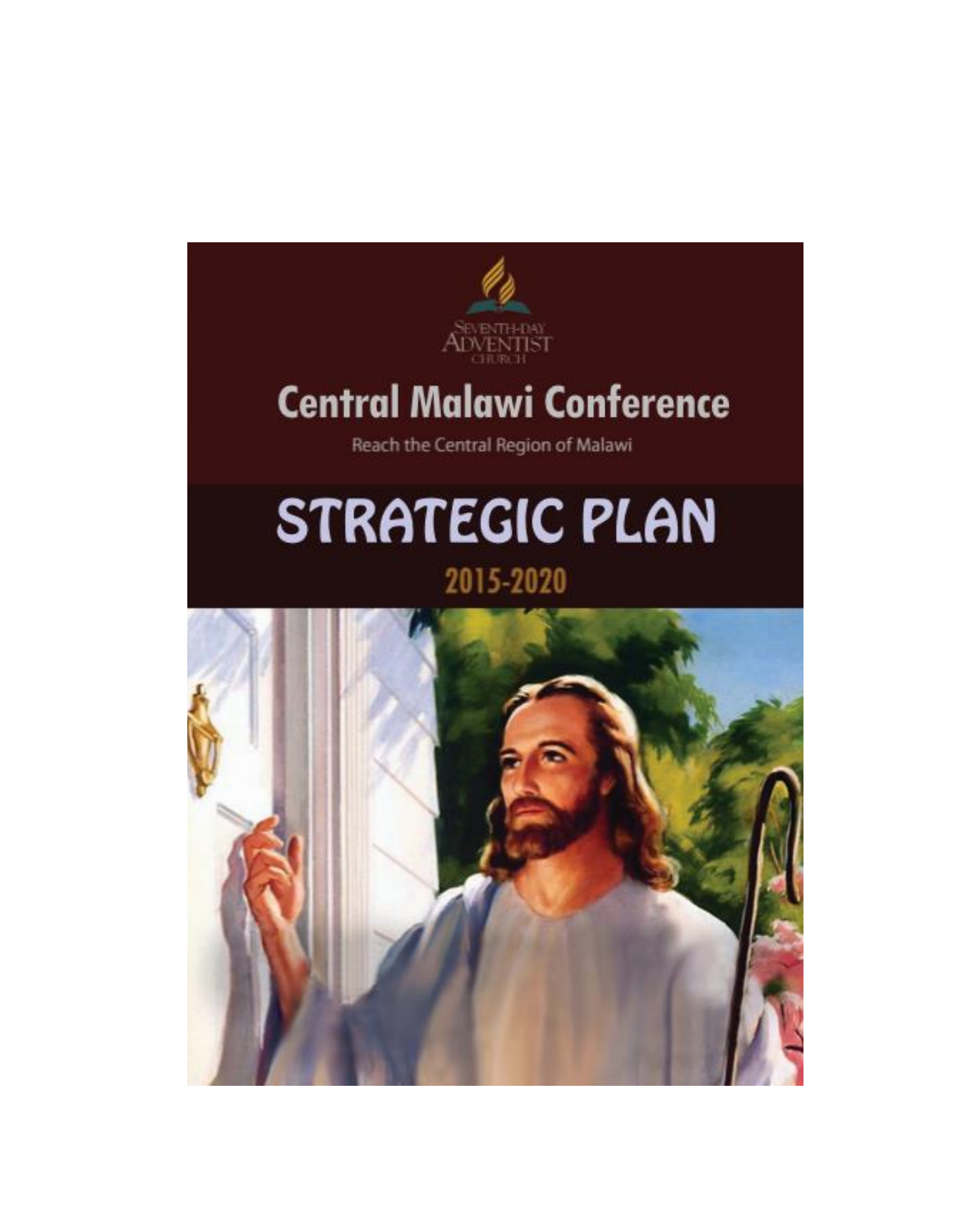#### **FOREWORD**

The Bible in Proverbs 29:18 warns that "Where there is no vision, the people perish" (KJV). This shows that vision is very pivotal in the success of any living organization. Failure to plan is planning to fail and the planning for the future must be based on assessment of current situation including achievements and shortcomings. Such an approach ensures that an organization is able to build on its achievements and develop strategies that effectively tackle its shortcomings, as well as other emerging issues. The development of this Strategic Plan for the Central Malawi Conference of the Seventh-Day Adventists (CMC) is, therefore, most welcome.

The Strategic Plan provides the CMC Secretariat with a framework for initiating and implementing its mandate of proclaiming the everlasting gospel in the context of the three angel's messages of Revelation 14:6-12 to all peoples within its territory, leading them to accept Jesus as personal Saviour and to unite with His church, and nurturing them in preparation for His soon return in a more effective and cohesive manner.

Over the years, CMC has grown and as at December 2014 it had 70,000 members meeting in 791 church meeting points across the Central Region in Malawi. The achievements of CMC have not been without challenges, the most critical ones being large un-entered territories, weak youth evangelism, inadequate financial resources, inadequate infrastructure and weak human capital development. It is clear that in addressing these challenges, CMC requires a change in the mind set leading to a change in the manner CMC has done its business over the years.

CMC is a part of the Malawi Union Conference Mission of the Seventh-day Adventist Church, which in turn is a part of the Southern Africa-Indian Ocean Division of the General Conference of Seventh-Day Adventists, a global organization. This Conference pursues the mission of the church in harmony with the doctrines, programs, and initiatives approved by the General Conference of Seventh-day Adventist in its quinquennial sessions and it is a fact that resources are never adequate in order to do so. Therefore, I wish to pledge CMC's commitment to principles of transparency and accountability amongst many other things.

The process of formulating the Strategic Plan (2015-2020) required wide consultations with a representative sample of key stakeholders so as to come up with a plan that is relevant and responsive to the needs of the church in the central region of Malawi. CMC would like to express its profound gratitude to the many stakeholders that have contributed time and ideas in the formulation of this Strategic Plan. The stakeholders include: CMC employees, church members, Malawi Union Conference Mission leadership, Pastors and management of CMC. This document would not have been a reality without your participation.

Teamwork was paramount in ensuring that progress was made, given the time and resource constraints. The facilitation of the Plan by Consultants, John Mataya, Aleksandr-Alain Kalanda, Smart Chokotho and James Ntupanyama is gratefully acknowledged and so is the work of the Strategic Planning Steering Committee of CMC that provided hands on guidance to the Consultants.

Finally, I would like to express my gratitude for the guidance and advice given to the strategic development process by the President of the Malawi Union Conference Mission and other members of the Union for their valuable inputs. God bless you all as we together stand up to reach up to Him for guidance and reach in to nurture the flock He has given us charge over and reach out with Him to the other sheep which is of this flock but is still out in the wilderness of Babylon.



**JOHN ANDERSON GIOVANNI PHIRI | PRESIDENT, CENTRAL MALAWI CONFERENCE**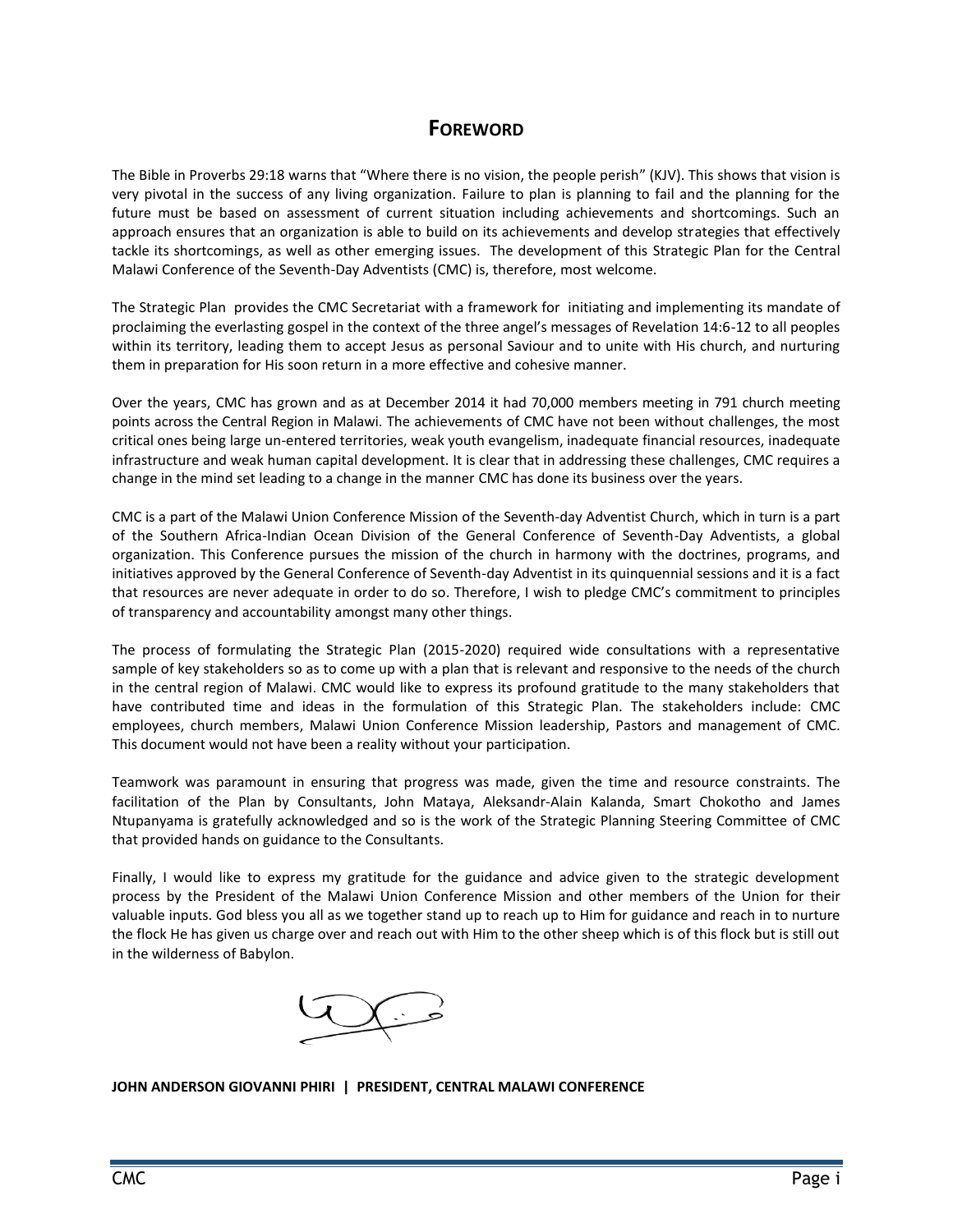#### **EXECUTIVE SUMMARY**

This Strategic Plan is part of the efforts initiated by the CMC leadership to reposition itself and its member churches to respond more effectively to an ever changing environment in carrying out the church's mission. The Strategic Plan has taken into consideration all the key areas affecting effective delivery of the mission including quality and affordable services in CMC school facilities. It is expected to form a solid foundation upon which the entire CMC operations, programs and activities will be based. The 2016 to 2021 Strategic Plan followed expiry of the 2010 to 2014 Strategic Plan.

The Strategic Plan was developed in a highly participatory manner that entailed extensive consultations with a cross section of CMC stakeholders, which included CMC governance members, management and staff of the CMC Secretariat, member churches and clergy. The consultations were two-fold: agreeing on key issues facing CMC Secretariat and an assessment of the current operating environment. The consultations were complemented by literature review.

These consultations and literature review revealed a number of issues that have been addressed in order for CMC to fulfill its mandate. The issues are summarized in the paragraphs that follow:

- a) CMC has a low penetration rate of 1% of Central Region population of 6.3million people with its 70,000 members in 791 service points,
- b) Youth evangelism is recognized as an important area of growth. However, it has not been seen as a strategic area for a long time,
- c) The financial position of CMC and its member churches remains precarious, threatening its ability to deliver services. The financial sustainability of CMC remains a challenge that needs to be addressed to implement this Strategic Plan efficiently and effectively,
- d) There is a need to enhance the visibility of CMC through effective networking, lobbying and publicity,
- e) CMC has inadequate infrastructure and in some cases lack fit-for-purpose infrastructure to carry out its activities,
- f) CMC has not invested much in its human capacity development,
- g) Social development, environmental issues, HIV/AIDS, gender awareness and support for the minority groups and climate change programs in CMC activities have been almost nonexistence,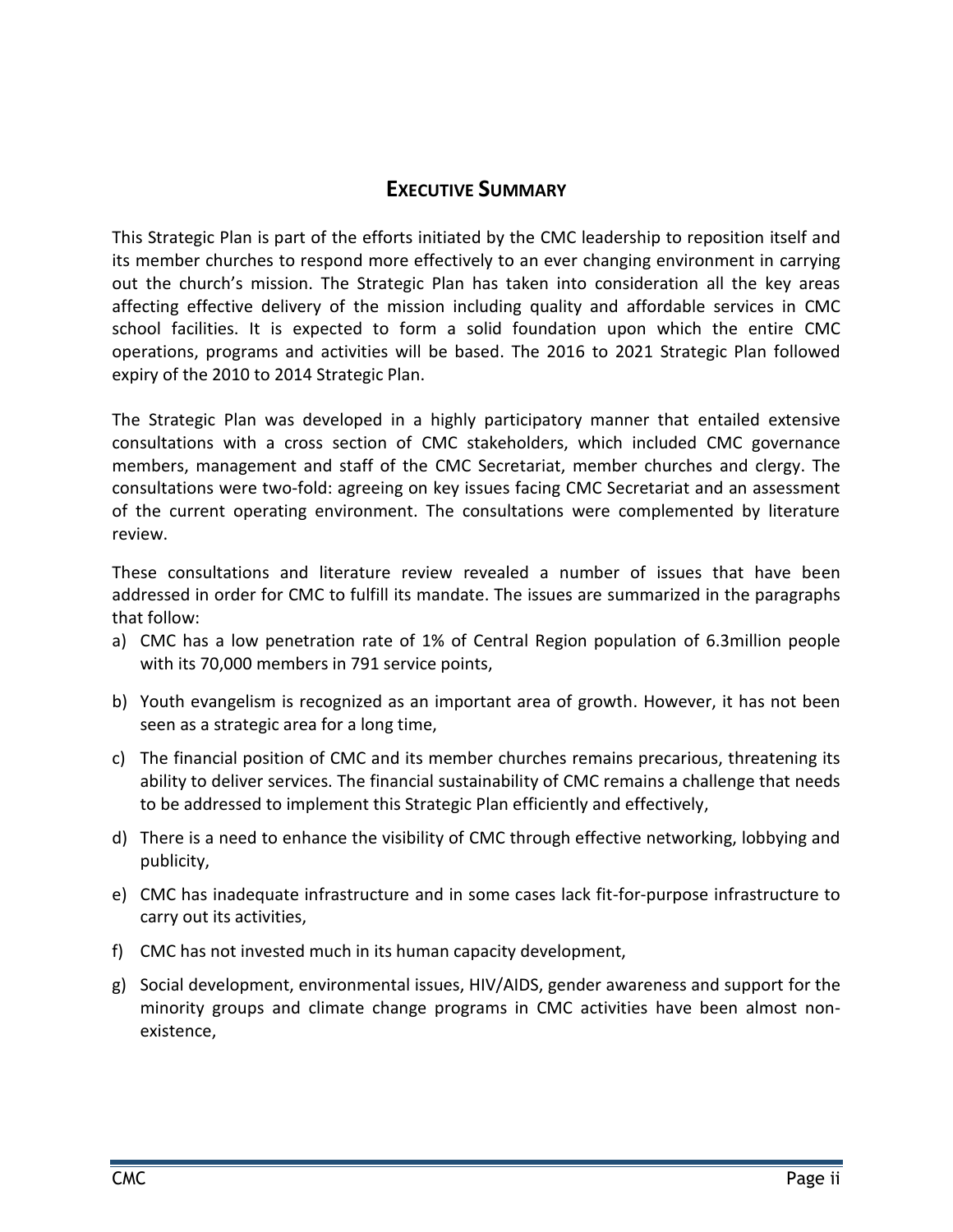- h) CMC lacks appropriate risk management framework and monitoring and evaluation programs to reduce bad reputation and financial losses and ensure successful and timely completion of the activities,
- i) CMC evangelism programs are not well harmonized and communicated to the churches and the public at large using well branded communication methods, and has no standards of dealing with conflict in the churches and spiritual enhancing programs at local church level are weak.

In response to the challenges and coupled with a desire to ensure holistic (body, soul and mind) growth of its membership and growth in number of membership, CMC has resolved to focus on the following nine priorities in order of importance for the next five years.

- a) Youth evangelism
- b) General evangelism,
- c) Financial accountability, transparency and sustainability of CMC
- d) Development of church infrastructure,
- e) Development of human capital
- f) Empowerment of laity
- g) In consultation with the Malawi Union Conference, cooperation with other associations and local government,
- h) Social development of communities and environment and,
- i) Compliance with internal controls.

These areas of priority form a basis for the key outcomes expected by the end of the plan period. The following outcomes are expected by the end of the plan period:

- a) Increased membership and in particular of the Youth
- b) Spiritual growth of the members (Christ like living, communicating, discipling, teaching, preaching, healing and serving)
- c) Enhanced financial sustainability of CMC and its member Units
- d) Improved infrastructure
- e) Improved human capacity
- f) Strengthened advocacy, communication and networking
- g) Improved risk management of CMC activities

CMC will require K338 million additional to recurrent budget over the next five years to implement program activities.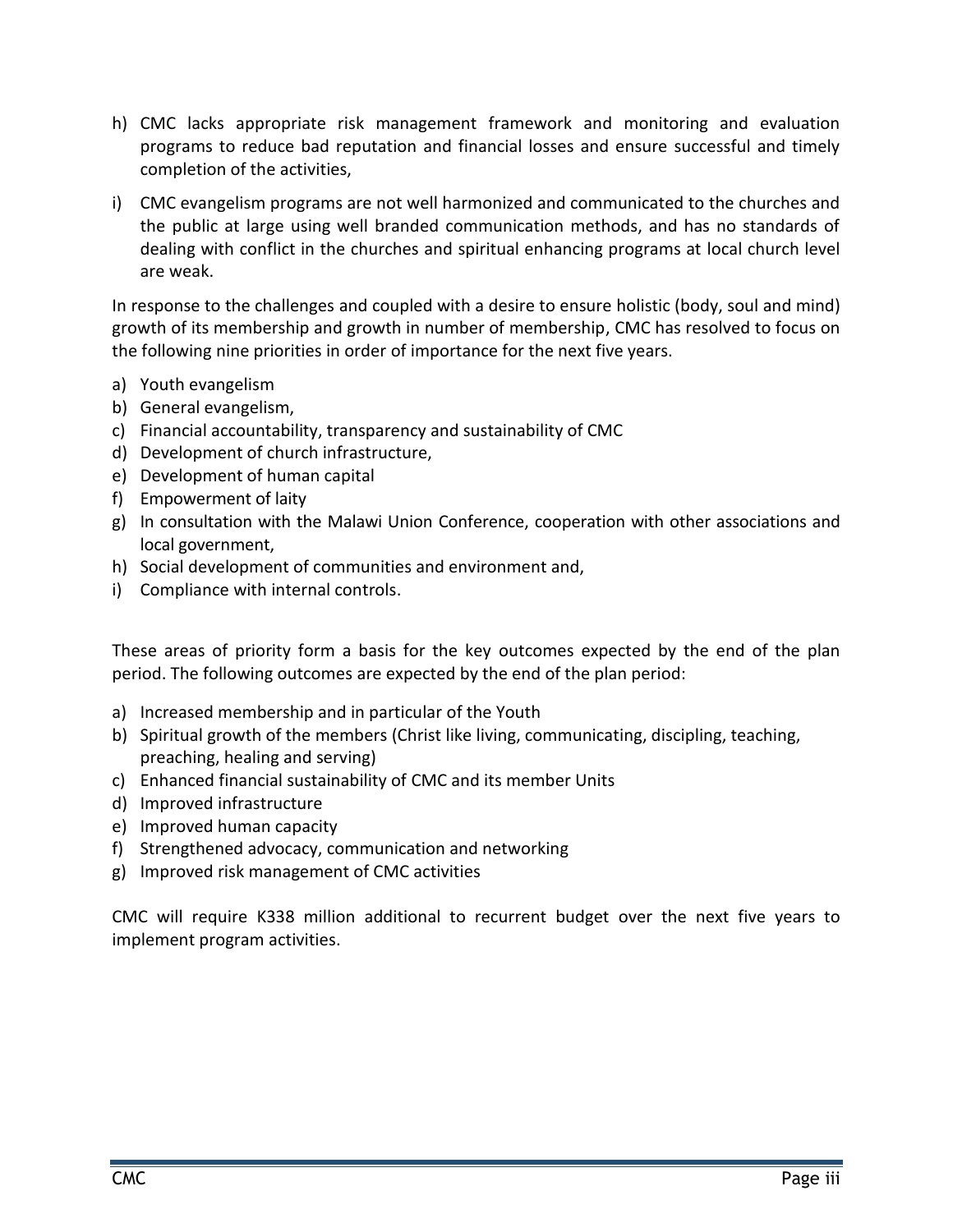# **TABLE OF CONTENTS**

| $\mathbf{1}$   |          |
|----------------|----------|
| 1.1            |          |
| 1.2            |          |
| 1.3            |          |
| $\overline{2}$ |          |
| 2.1            |          |
| 2.2            |          |
| 2.3            |          |
| 2.4            |          |
| 2.5            |          |
| 2.6            |          |
|                |          |
|                |          |
|                |          |
|                |          |
|                |          |
|                |          |
|                |          |
|                |          |
| 3              |          |
| 3.1            |          |
| 3.2            | VISION 8 |
| 3.3            |          |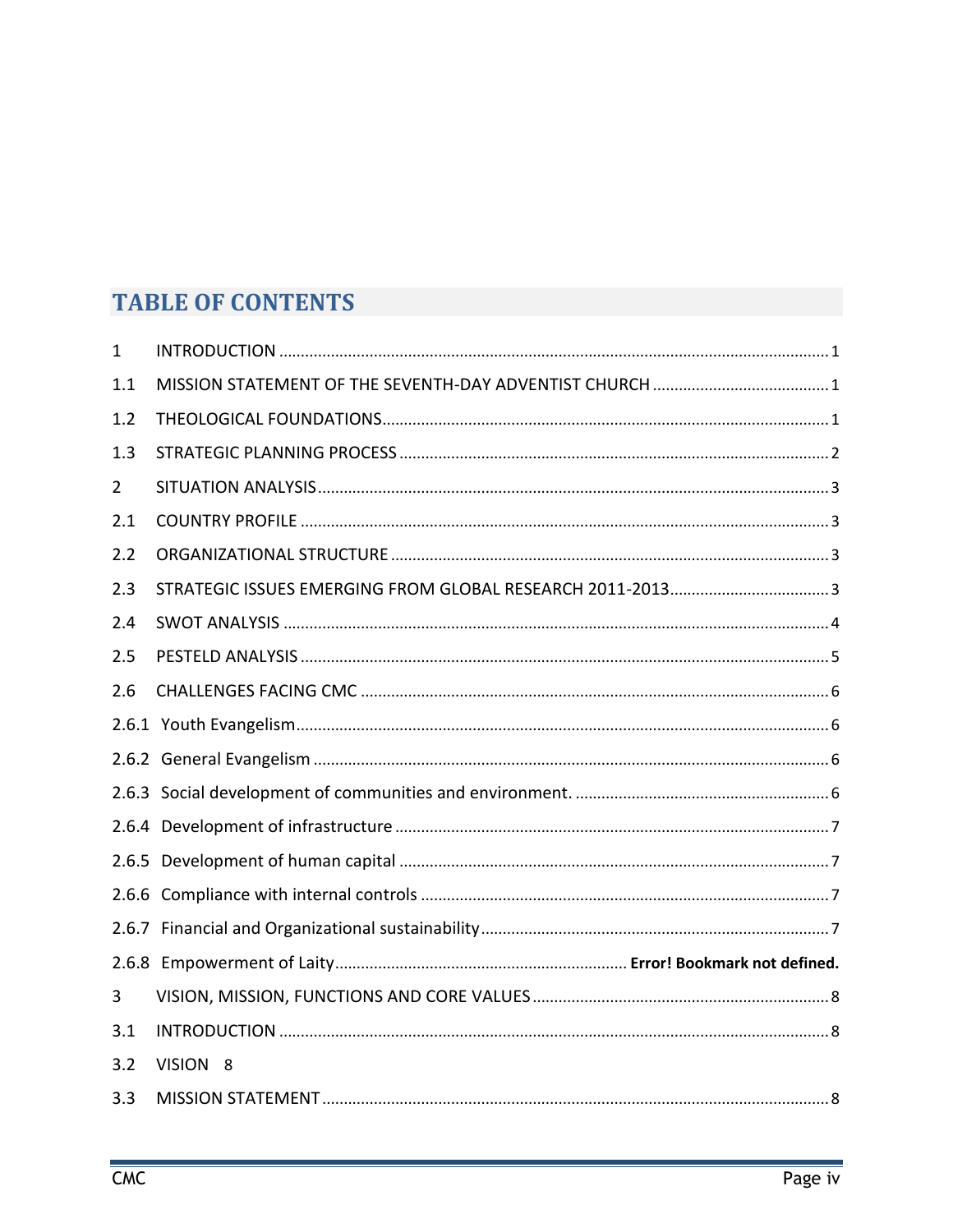| 3.4            |                                                                              |
|----------------|------------------------------------------------------------------------------|
| 4              |                                                                              |
| 4.1            |                                                                              |
| 4.2            | KEY RESULTS AREAS AND STRATEGIC ISSUES Error! Bookmark not defined.          |
| 4.3            |                                                                              |
| 4.4            |                                                                              |
| 4.5            |                                                                              |
|                |                                                                              |
| 4.6            | KEY RESULT AREA 4: DEVELOPMENT OF CHURCH INFRASTRUCTURE3                     |
| 4.7            | KEY RESULT AREA 5: DEVELOPMENT OF HUMAN CAPITAL Error! Bookmark not defined. |
| 4.8            |                                                                              |
| 4.9            | KEY RESULT AREA 7: SOCIAL DEVELOPMENT OF COMMUNITIES AND ENVIRONMENT  6      |
| 4.10           |                                                                              |
| 5              |                                                                              |
| 5.1            |                                                                              |
|                |                                                                              |
| 6              |                                                                              |
| 6.1            |                                                                              |
| 6.2            |                                                                              |
|                |                                                                              |
|                |                                                                              |
|                |                                                                              |
|                |                                                                              |
|                |                                                                              |
| 6.3            |                                                                              |
| 6.4            |                                                                              |
| $\overline{7}$ |                                                                              |
|                |                                                                              |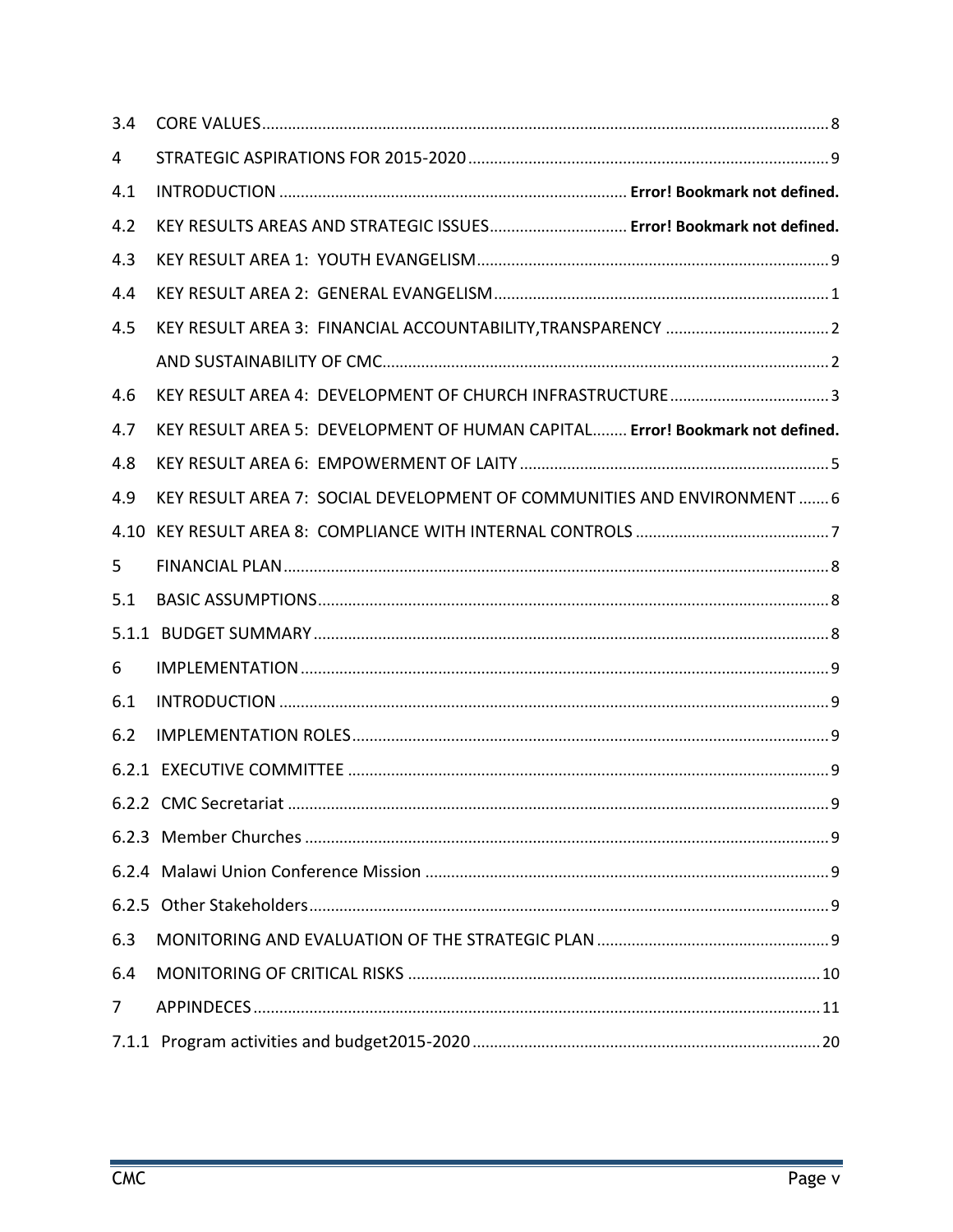#### **TABLE OF TABLES AND FIGURES**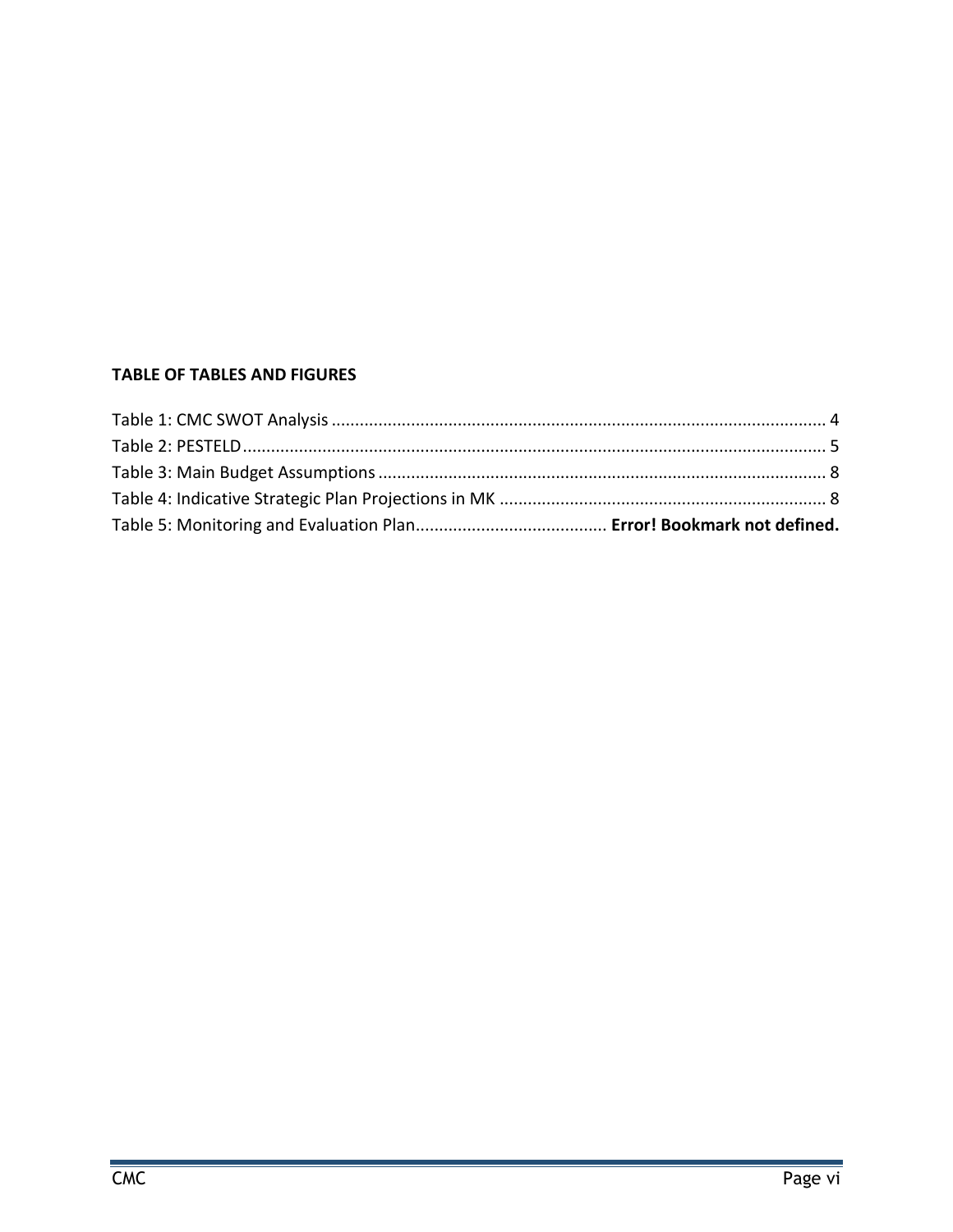# <span id="page-7-0"></span>**1 INTRODUCTION**

#### <span id="page-7-1"></span>**1.1 MISSION STATEMENT OF THE SEVENTH-DAY ADVENTIST CHURCH**

CMC is a part of the Malawi Union Conference Mission of Seventh-day Adventist, which in turn is a part of the Southern Africa-Indian Ocean Division of the General Conference of Seventh-Day Adventists, a world organization. This conference pursues the mission of the church in harmony with doctrines, programs, and initiatives approved by the General Conference of Seventh-day Adventist in its quinquennial sessions. Therefore, the following paragraphs reflect the mission, methods, vision, identity and implemenation strategy of the mission as contained in the "Reach the World Strategic Plan 2015-2020 " of the General Conference of the Seventh-day Adventist Church.

The mission of the Seventh-day Adventist Church is to call all people to become disciples of Jesus Christ, to proclaim the everlasting gospel embraced in the three angel's messages (Revelation 14: 6-12), and to prepare the world for Christ's soon return. Guided by the Bible and the Holy Spirit, Seventh-day Adventists pursue this mission through Christlike living, communicating, discipling, teaching, healing and serving. In harmony with the Bible's revelations, Seventh-day Adventists see as the climax of God's plan the restoration of all his creation to full harmony with his perfect will and righteousness.

The Seventh-day Adventist Church sees itself as the remnant church of end-time Bible prophecy. Members of the church, individually and collectively, understand their special role as ambassadors of God's kingdom and as messengers of the soon return of Jesus Christ. Seventhday Adventists have enlisted as coworkers with God in his mission of reclaiming the world from the power and presence of evil, as part of the Great Controversy between Christ and Satan.Therefore, every aspect of a church member's life is influenced by the conviction that we live in the last days described in Bible prophecy and the return of Jesus Christ is imminent. Seventh-day Adventists are called by God to live in this world. Every action of the Christian life is done "in the name of Jesus" and to advance his kingdom.

#### <span id="page-7-2"></span>**1.2 THEOLOGICAL FOUNDATIONS**

CMC as part of the Seventh-day Adventist Church is a community of believers created by the grace and initiative of God through the life, death, resurrection and continuing heavenly ministry of Jesus Christ. It continually seeks to build up the remnant church as a community that worships God faithfully as the creator (Revelation 14:7) on his appointed day, the seventhday Sabbath. Seventh-day Adventists participate in the message of the third angel of Revelation 14 through multiple forms of witness by which they invite persons of all ethnicities and all nations to forsake lives of sin and falsehood and join God's end-time people (Revelation 14:9- 12). Because "the love of Christ compels us" (2 Corinthians 5:14 NKJV) we commit ourselves to announcing the imminence of Christ's second coming through public and private acts that bring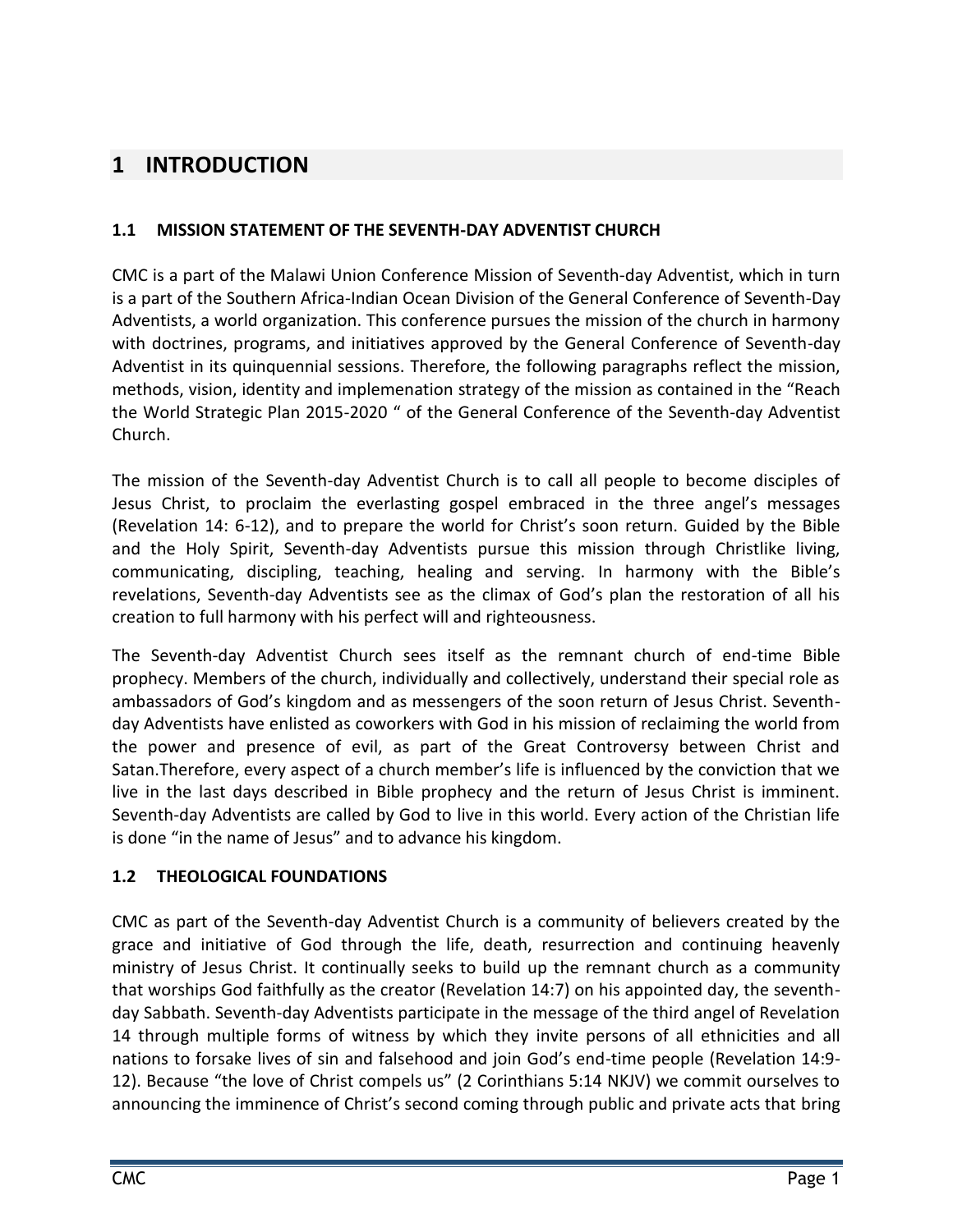the reconciliation mission of God in Christ. Our lives promote spiritual and social reconciliation, incarnating the good news of Jesus through deeds of caring which meet human needs for health, justice, and peace. We "reach out with God" as we participate in His persistent mission of love and grace.

#### <span id="page-8-0"></span>**1.3 STRATEGIC PLANNING PROCESS**

The development of the Strategic Plan for CMC is a product of a highly participatory process that involved key stakeholders. Consultants started the process by conducting an extensive literature review and electronic search. The literature review was followed by three consultative workshops. The objective of having three workshops was to conduct a situation analysis of CMC and validate the Strategic Plan. The situation analysis workshop identified the extent to which the strategic objectives in the previous plan were addressed and achieved. Furthermore, it identified the factors that may have contributed to success or hindered successful implementation of the Strategic Plan and provided lessons for the formulation of the next strategic plan. From these, the strategic issues were identified as the basis for 2016-2021 Strategic Plan. The CMC Executive Committee endorsed the Strategic Plan.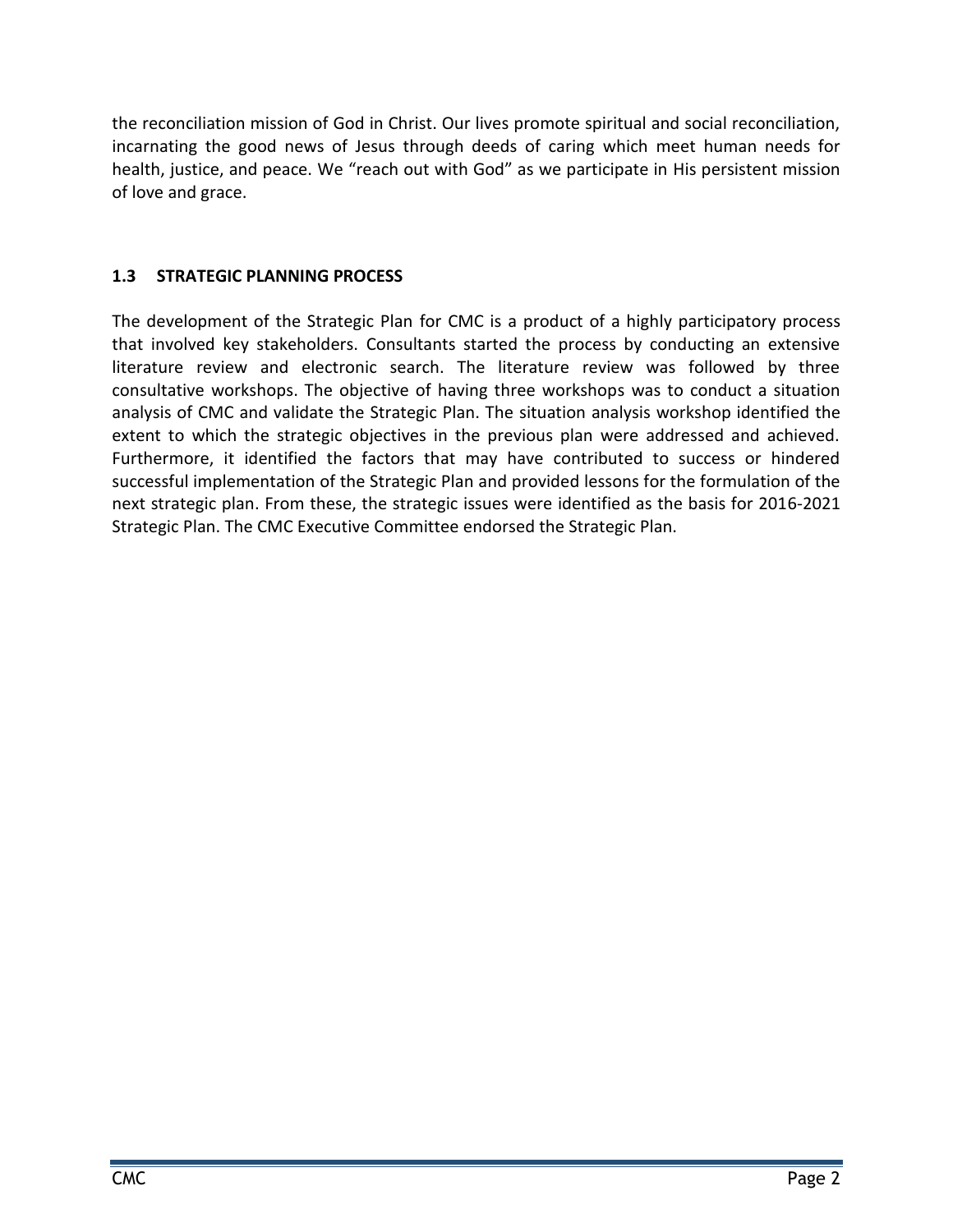## <span id="page-9-0"></span>**2 SITUATION ANALYSIS**

#### <span id="page-9-1"></span>**2.1 COUNTRY PROFILE**

During the period of this Strategic Plan, 2016-2021, Malawi is expected to be densely populated with the total population estimated at 16,832, 910 in 2016 and 18,508,613 in 2020. Central Region of Malawi is expected to have a population of 8,328,875. Malawi is predominantly Christian.

The Malawian population is seriously affected by poverty as about 50 percent live below the poverty line, and struggling to cope with effects of climate change. Changing weather patterns, and recently the devastating flooding, continue to have negative socio-economic impact on the population, especially the rural poor masses. Notably, about 80 percent of the population lives in the rural areas with subsistence farming as the main source of livelihood.

CMC has a low penetration rate of 1 per cent of Central Region population of 6.3million people with its 70,000 members in 791 service points. Central Malawi Conference has 55 Ordained Pastors and has non pastoral staff compliment of 39. There are six educational institutions(3 Primary Schools and 3 Secondary Schools) with a staff compliment of 25 teachers.The Malawi Adventist University is located within the Conference. There are hospitals too in CMC which belong to the Malawi Uninion Conference Mission.

#### <span id="page-9-2"></span>**2.2 ORGANIZATIONAL STRUCTURE**

The highest body is the Church in Session which meets every five years. The Executive Committee (EXCOM) is next in Authority and meets twice a year. The Administrative Committee (ADCOM )runs the day to day affairs of the Conference and meets weekly and or as necessary. The ADCOM reports to the EXCOM. The Conference President is the Chairman of both the ADCOM and EXCOM

#### <span id="page-9-3"></span>**2.3 STRATEGIC ISSUES EMERGING FROM GLOBAL RESEARCH 2011-2013**

The Seventh-day Adventist Church as a worldwide body completed five major research projects globally between 2011 and 2013. Almost 41,000 church members and nearly 1,000 former church members were interviewed or received and completed questionnaires about beliefs, attitudes, experience in the church, and spiritual-life practices. The results highlighted a number of positives as well a number of areas of concern. Similar concerns and others were noted by CMC key stakeholders during consultative workshops. This Strategic Plan is founded on these issues, concerns and opportunites identified in the SWOT and PESTELD analysis.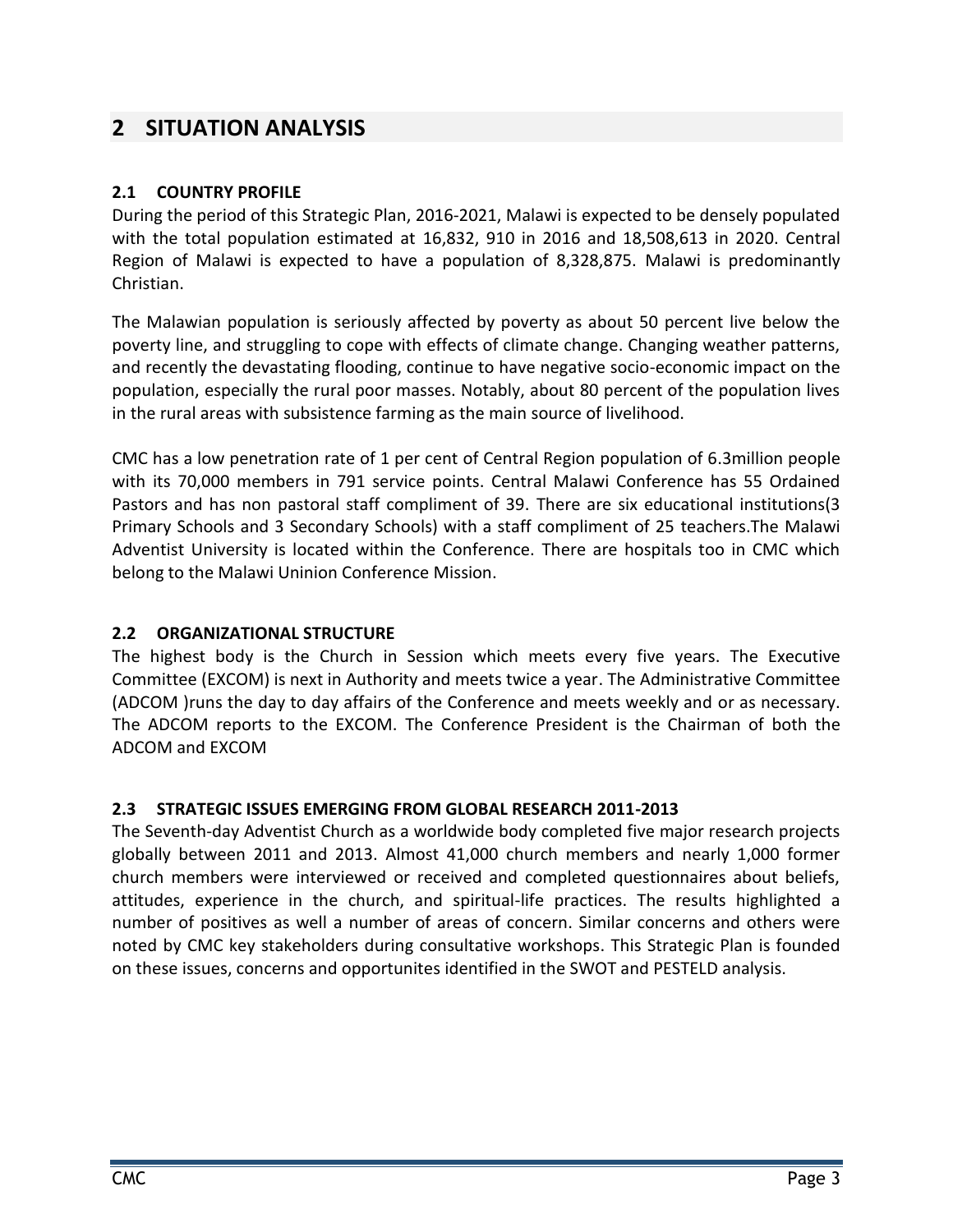#### <span id="page-10-0"></span>**2.4 SWOT ANALYSIS**

A SWOT, accronym for strengths, weaknessess, oportunities and threats, analysis was conducted. This was an effort to understand both the internal and external environment in which CMCoperates. The SWOT analysis is presented in Table 1.

#### <span id="page-10-1"></span>**Table 1: CMC SWOT Analysis**

| <b>Strengths</b>                               | <b>Opportunities</b>                                            |
|------------------------------------------------|-----------------------------------------------------------------|
| 1. Adequate staffing in schools and at the     | 1. Availability of prominent members                            |
| Secretariat                                    | 2. Freedom of worship                                           |
| 2. Youthful, talented and energetic workers    | 3. Expansive farming enterprises in the central region possible |
| 3. Large land holdings in Dedza                | 4. Potential to improve our education offer                     |
| 4. Qualified and competent staff available     | 5. Affordable technology available                              |
| 5. Good organizational structure               | 6. Large pieces of idle land                                    |
| 6. More understanding of the Bible Gospel      | 7. Well established schools                                     |
| 7. Stability of doctrine to a large degree     | 8. Growing population of non-Adventists                         |
| 8. Can influence government policies through   | 9. Spread of mobile devices making access to the internet ever  |
| religious liberties department                 | more widely available providing opportunities for widening      |
|                                                | evangelism and witness                                          |
| <b>Weaknesses</b>                              | <b>Threats</b>                                                  |
| 1. Weak financial position                     | 1. Poor financial sustainability                                |
| 2. Lack of own offices                         | 2. Mushrooming of Pentecostal churches                          |
| 3. Observed conflict of interest especially on | 3. Splinter groups within the church                            |
| projects by those charged with governance      | 4. Poor working conditions                                      |
| 4. Failure to implement strategic plans due to | 5. Private schools increasing in number and offering better     |
| lack of strong monitoring and evaluation       | services                                                        |
| programs.                                      | 6. Theological conflicts amongst the membership                 |
| 5. Lack of vehicles and motor cycles           | 7. Changing political environments going contrary with our      |
| 6. Large unmotivated workforce                 | doctrines                                                       |
| 7. Low capacity for conflict resolution        | 8. Changing law and regulations going contrary with our         |
| 8. Apparent unmotivated membership             | doctrines                                                       |
| 9. Lack of accountability and transparency     | 9. Climatic changes                                             |
| 10. Large area un-entered                      | 10. Cultural beliefs and practices that are contrary to the     |
| 11. Poor sharing of important information      | Adventist teachings                                             |
| 12. Poor infrastructure                        | 11. Unwillingness to change things for the sake of it           |
| 13. Poor staff working conditions              | 12. Nepotism in the office or other work places                 |
| 14. Underutilization of laity in the work      |                                                                 |
| 15. Weak observance of policies and procedures |                                                                 |
| 16. Weak appraisal systems for church workers  |                                                                 |

The results show that the list of strengths and opportunities is shorter than the list of weaknesses and threats. The strategy is to build on the strengths and opportunities while minimizing the weaknesses and threats.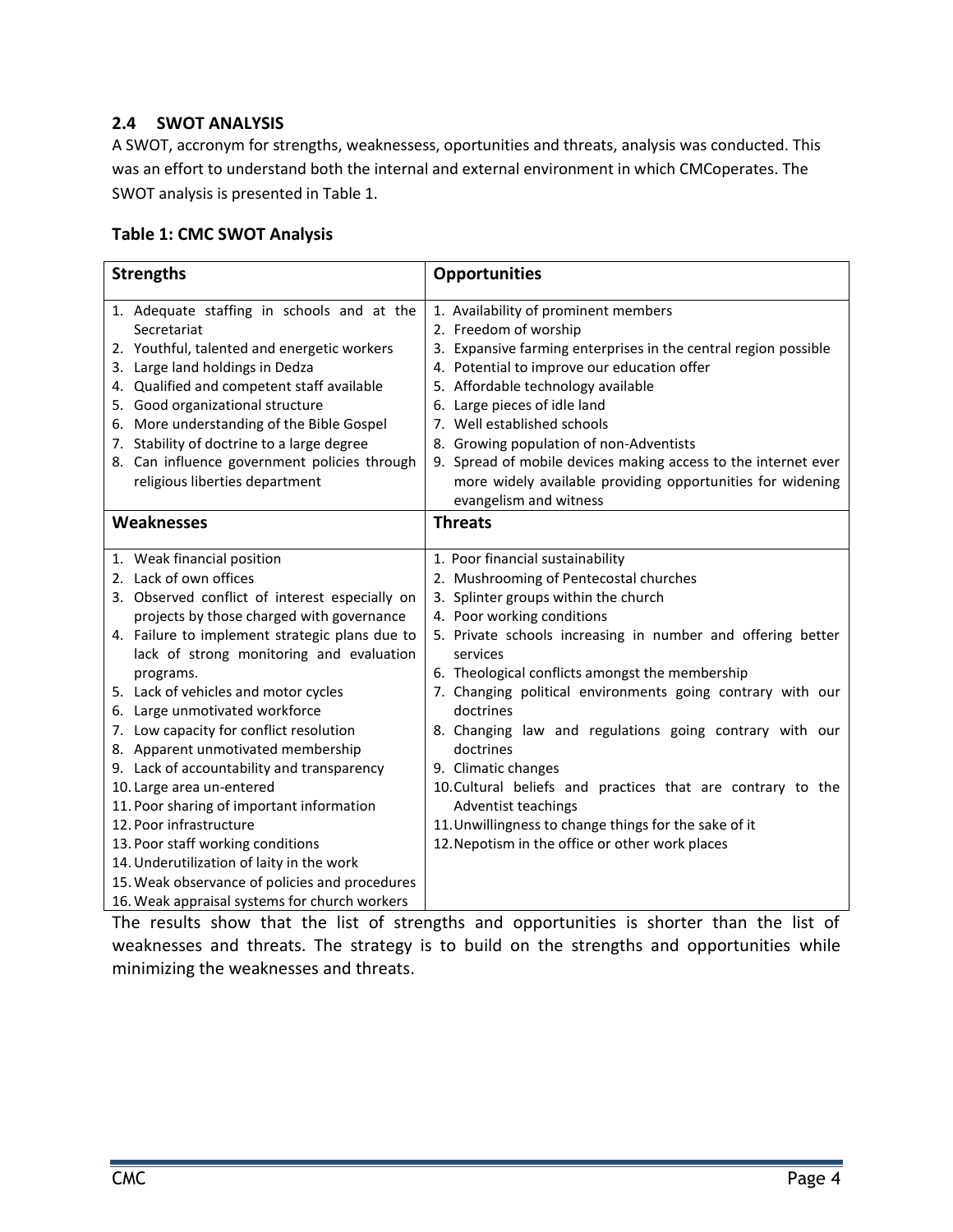#### <span id="page-11-0"></span>**2.5 PESTELD ANALYSIS**

A PESTELD, accronym for political, economic, social, technological, environmental, legal and demographic, analysis was conducted as part of an external environemental scan. The results are in Table 2 which follows.

#### <span id="page-11-1"></span>**Table 2: PESTELD**

| <b>Factor</b> | <b>Comments</b>                                                                                                                                                                                                                                                                                                                                                                                                                                                                                                                                                                                                                                                                                                                                                                                          |
|---------------|----------------------------------------------------------------------------------------------------------------------------------------------------------------------------------------------------------------------------------------------------------------------------------------------------------------------------------------------------------------------------------------------------------------------------------------------------------------------------------------------------------------------------------------------------------------------------------------------------------------------------------------------------------------------------------------------------------------------------------------------------------------------------------------------------------|
| Political     | 1.<br>Political campaigns negatively impacting on the spread of Gospel<br>2.<br>Some members attaining positions of political influence but not using that influence<br>to the advantage of the church<br>Politicising of essential human needs provided by Government<br>3.<br>Tendency to think politicians are there to provide for the masses<br>4.<br>Almost partisan politics in CMC creating cliques<br>5.<br>6.<br>Membership divided on partisan political lines<br>7.<br>Fear of political reprisals when church says something against politicians                                                                                                                                                                                                                                            |
| Economical    | CMC situated in the area where most agricultural activities take place but its land is<br>1.<br>idle<br>Low income for members affecting how they financially support the conference<br>2.<br>High rates of unemployment and dependency especially amongst the youth<br>3.<br>impacting on CMC finances<br>High rates of poverty amongst the members<br>4.<br>High cost of living shifting priorities for members and the conference<br>1.<br>Some people fail to join the church because their enterprises for income generation<br>2.<br>are mostly not in tandem with Adventist doctrines (CMC is in tobacco growing area)<br>Government subsidies being distributed on Sabbath day affecting church programs<br>3.                                                                                   |
| Social        | Church culture in conflict with how society does things these days. People want to<br>1.<br>hold the church accountable.<br>2.<br>Most new converts are young to participate in church matters<br>3.<br>Family institution has been weakened due to increase in divorce and thus weakening<br>growth in membership and spirituality<br>Traditional beliefs of some places not easy to break e.g. the Nyau cult<br>4.<br>5.<br>Changing social norms such as same sex marriages, homosexuality in conflict with<br>church doctrines<br>Changing lifestyles in dress code etc. conflicting with Christian standards<br>6.<br>7.<br>Adventists viewed as being in a cocoon<br>8.<br>Nepotism and in particular favouring pakia<br>Social media plenty and Youths not properly guided on how to use it<br>9. |
| Technology    | Plenty of affordable and effective technologies<br>1.<br>2.<br>Access to information has become easier. Plenty of information on the internet<br>3.<br>City Adventist Youths taken over by technology                                                                                                                                                                                                                                                                                                                                                                                                                                                                                                                                                                                                    |
| Environmental | Climate change affecting agriculture which is main source of income for Malawians in<br>1.<br>the central region<br>Increasing deforestation and siltation of rivers affecting agriculture<br>2.                                                                                                                                                                                                                                                                                                                                                                                                                                                                                                                                                                                                         |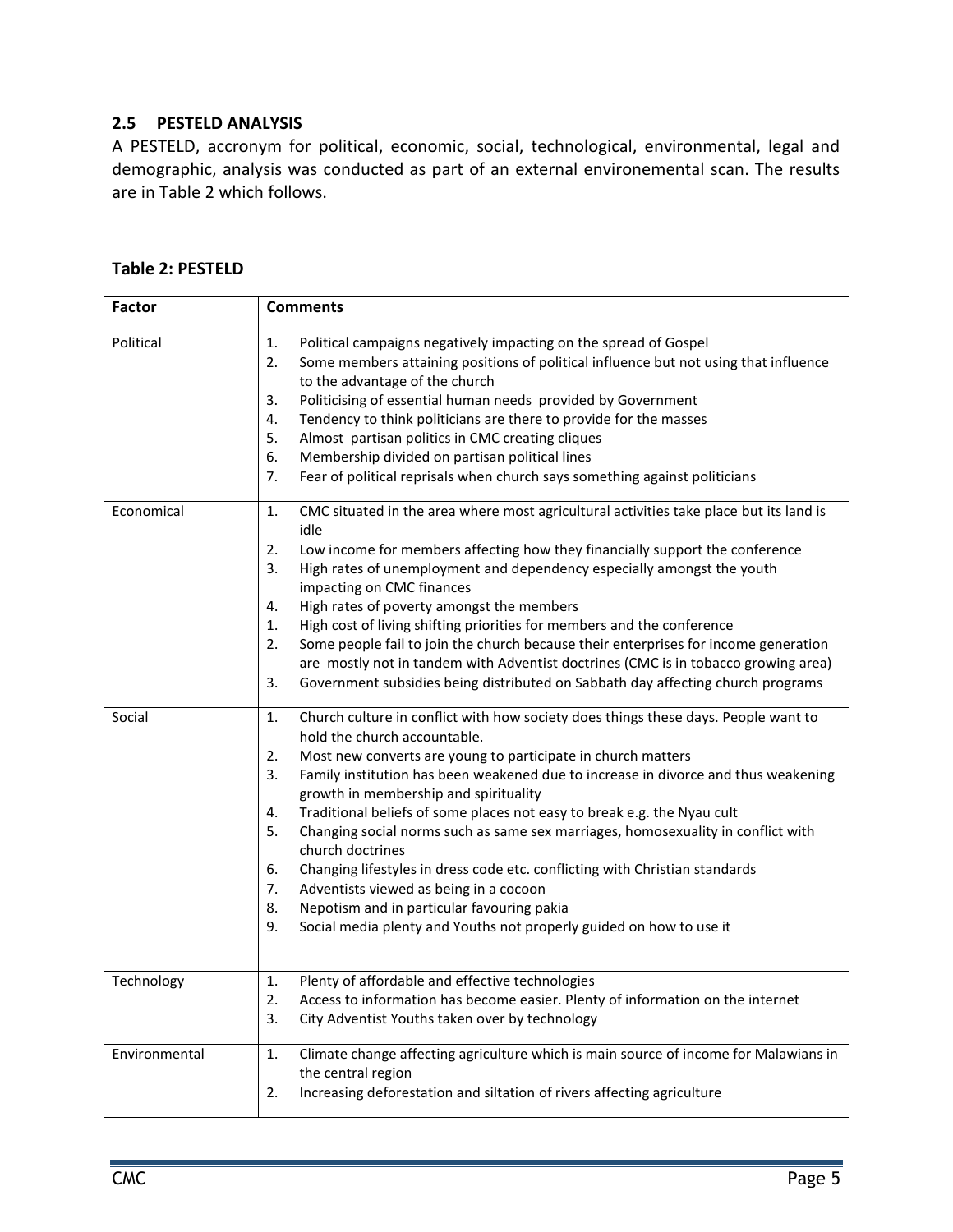| <b>Factor</b> | <b>Comments</b>                                                                                                                                                                                                                                                                                                                                                                                                                                       |
|---------------|-------------------------------------------------------------------------------------------------------------------------------------------------------------------------------------------------------------------------------------------------------------------------------------------------------------------------------------------------------------------------------------------------------------------------------------------------------|
| Legal         | Laws and regulations on issues that conflict with the Bible teachings and church<br>1.<br>doctrines<br>Emphasis on human rights and freedoms<br>2.                                                                                                                                                                                                                                                                                                    |
| Demographics  | Sparse populations in certain places affecting distances to be travelled by workers<br>1.<br>High population of Youth and women<br>2.<br>Over concentration of churches in major cities leaving out un-entered areas<br>3.<br>Growing population<br>4.<br>Growing population putting pressure on resources creating room for corrupt<br>5.<br>practices and poor provision of amenities by Government<br>Youth not being targeted by the church<br>6. |

#### <span id="page-12-0"></span>**2.6 CHALLENGES FACING CMC**

In addition to the SWOT and PESTELD, this research benefited from a literatute review and electronic search. From the two sources consultants identified important concerns which are the foundation of this Strategic Plan. The concerns are presented in the paragraphs that follow.

#### <span id="page-12-1"></span>**Youth Evangelism**

It has been observed that the church's youth evangelism programs have not been effective for the ages 12-30 and as a result the youth which are the future church have shown little interest in spirituality issues. The General Conference has observed that secular thinking and entertainment are affecting Adventist beliefs and practices. Adventist media impact on the Youth is limited although it is probably a siginificant factor in bringing the Youth in the denomination.

#### <span id="page-12-2"></span>General Evangelism

Lack of harmonized and well-coordinated programming for evangelism and communication thereof to the churches has led to low penetration rates. Although the church has over 791 church meeting points, its membership is only about 1% of the population in the Central Region. Further, there are splinter groups within the churches due to low capacity in conflict resolution and divergent views on spiritual or theological matters. These inhibit growth of the church in the region.

<span id="page-12-3"></span>Social development of communities and environment.

Poor macro-economic conditions coupled with the increased incidences of poverty and unemployment and other social problems such as HIV/AIDS, nepotism, single parent stereotypes, orphans, homosexuality, marriage/family breakdown and improper use of social media (internet) has stretched the supporting mechanisms put forward by the church and institutional capacity to the limit. This has resulted in low number of people returning tithe and offerings, increased numbers of inactive members and high number of people leaving the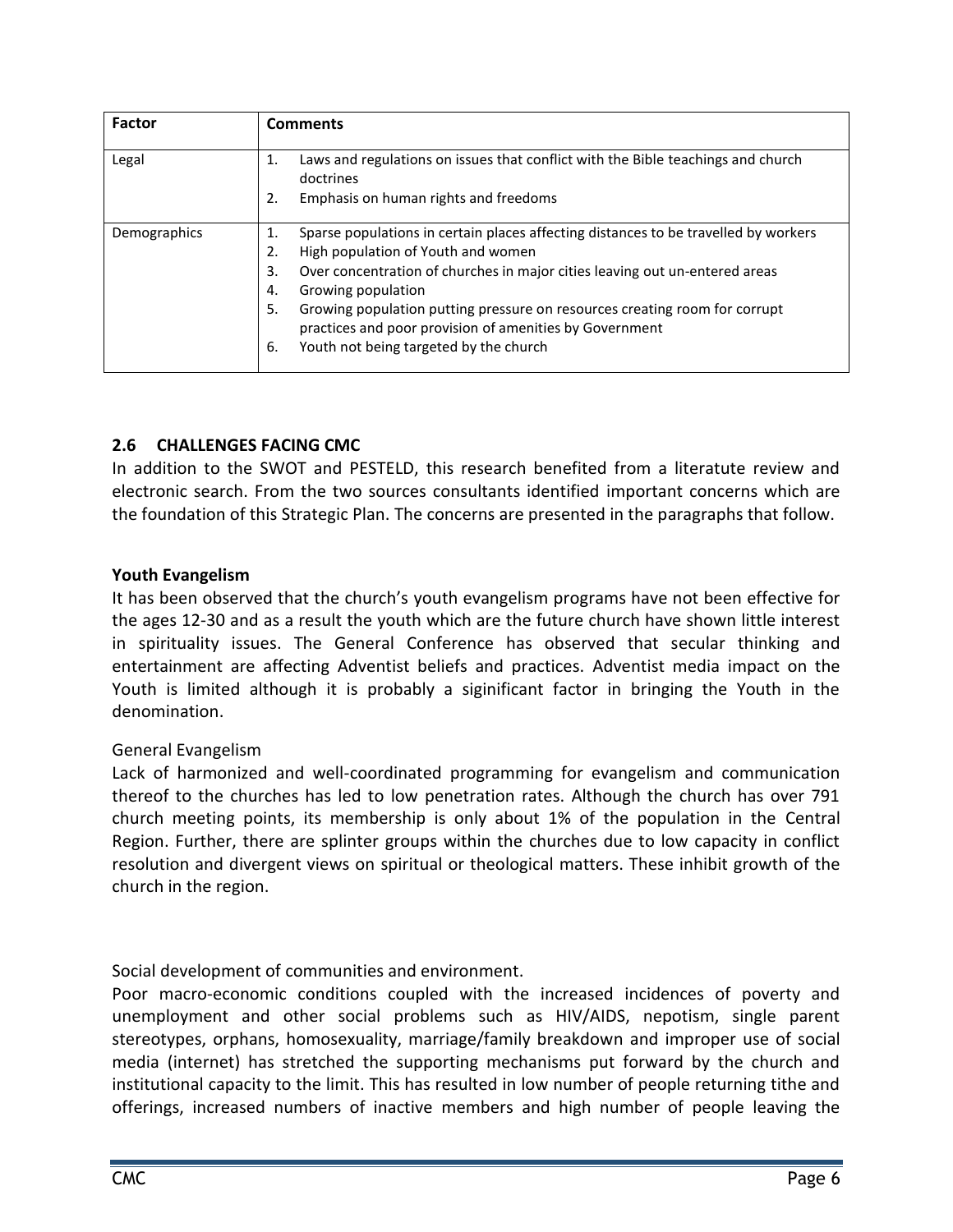church. Social development should therefore remain a CMC critical concern.

#### <span id="page-13-0"></span>Development of infrastructure

The church has inadequate infrastructure for the conduct of its activities.There are few pastors houses and church structures. The Conference is presently operating from temporary premises, awaiting the construction of permanent offices in Area 49.

The School buildings are generally in a bad state of repair. As a result most people in CMC's territory have not experienced any Adventist denominational education as these schools are not a choice destination for many students. People have prefered other schools to CMC's poor learning facilities.

#### <span id="page-13-1"></span>Development of human capital

Conditions of employment in the church are an area of concern and there is a pressing need to enhance human capacity development through appropriate skills development and training. Presently, the Conference has the following staff in training: Post-Graduate :9 Under- Graduate : 31

#### <span id="page-13-2"></span>Compliance with internal controls

Lack of adherence to SDA policies and procedures by members of staff has led to nepotism, sub-optimal decision making, and improper procurement of labor, goods and services and resultant unnecessary financial losses.

#### <span id="page-13-3"></span>Financial and Organizational sustainability

The capacity of CMC is constrained due to lack of resources such as vehicles, staff motivation and poor coordination and communication due to current levels of funding which appear not sustainable for the implementation of the Conference's mission.

The General Conference research shows that while actual tithe amounts continue to increase, faithfulness in tithing is decreasing. Some church members have serious doubts on the way the church uses tithes.

#### Empowerment of Laity

CMC has a lot of skilled and knowledgeable laity in various disciplines that can benefit CMC in many ways. CMC has started using this resource and is successfully deploying the laity services where possible.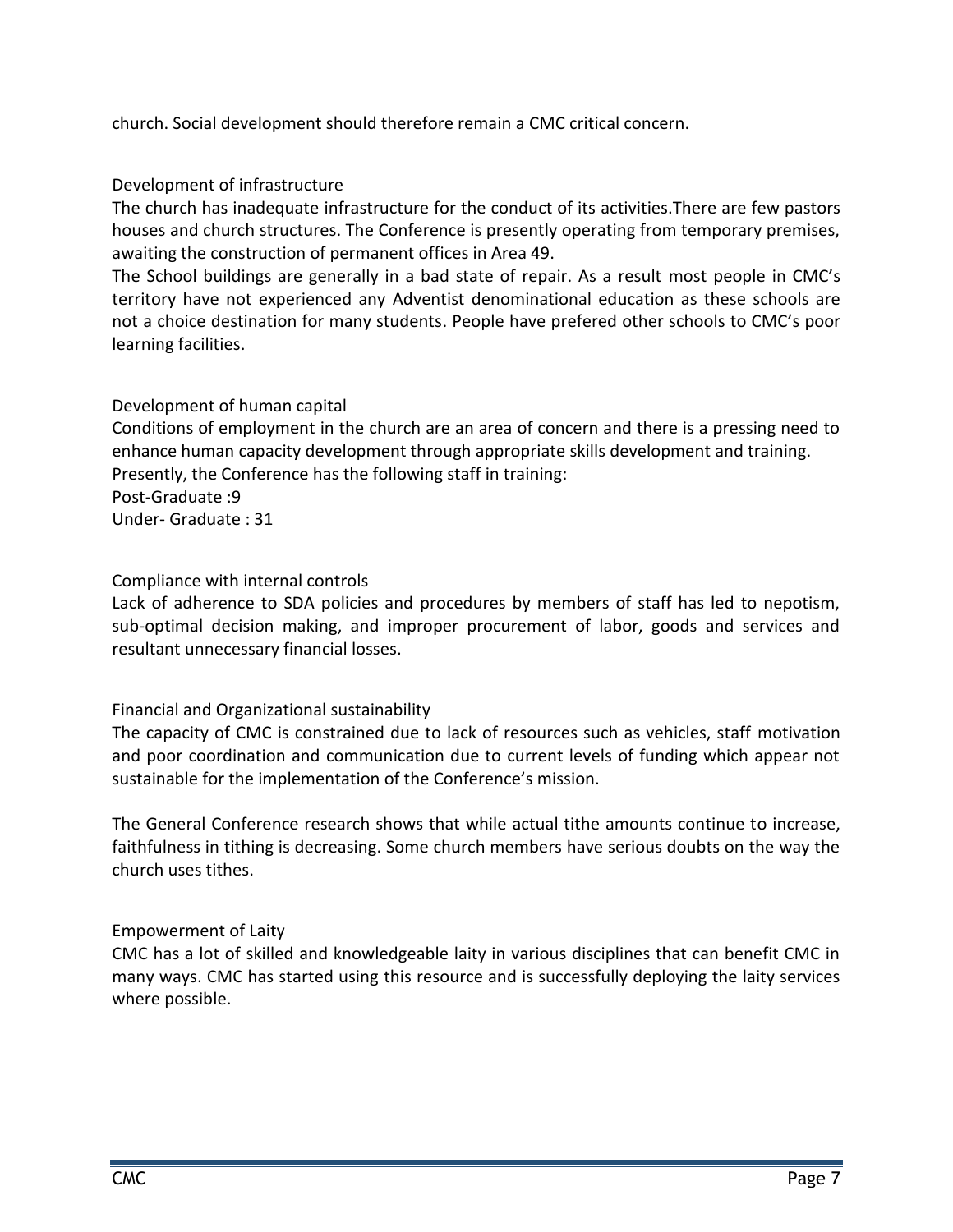# <span id="page-14-0"></span>**3 VISION, MISSION, FUNCTIONS AND CORE VALUES**

#### <span id="page-14-1"></span>**3.1 INTRODUCTION**

As a Conference, CMC is challenged to take advantage of the enormous opportunities that exist and contribute towards the fulfillment of the great mission of spreading the Gospel within the context of the three Angels' messages. It is against this background that CMC has re-formulated its vision, mission and core values statements as it considers its future, moving forward and bearing in mind the key results areas and strategic issues underscored by its core stakeholders.

#### <span id="page-14-2"></span>**3.2 VISION**

The activities of CMC will continue to be inspired by the following vision: A Conference that disciples all in the Central Region of Malawi (Mathew 28:18-20)

#### <span id="page-14-3"></span>**3.3 MISSION STATEMENT**

CMC's mission is: To spread the everlasting gospel in the context of the three angels messages of Revelation 14:6-12 to all the people of the Central Region of Malawi

#### <span id="page-14-4"></span>**3.4 CORE VALUES**

CMC ascribes to the following core values:

- 1. **Commitment :** We are dedicated to serving the spiritual, social as well as physical needs of our community.
- **2. Respect:** We recognize everyone's worth and dignity while upholding our beliefs (Galatians 3:28).
- 3. **Teamwork and Participation :**We promote a culture of mutual respect and collaboration among staff, church members, partners and communities in our catchment area.
- 4. **Integrity and honesty :**We discharge our duties ethically, morally and without fear, favor or prejudice (Genesis 39:8-9).
- 5. **Love and Care:**We are sympathetic and concerned with the sufferings and misfortunes of all people (1 Corinthians 12: 25-26).
- 6. **Accountability and transparency:** We are answerable to God and key stakeholders such as the Malawi Union Conference Mission of the Seventh-day Adventist Church, church members, clients, communities and staff (Acts 5:1-11).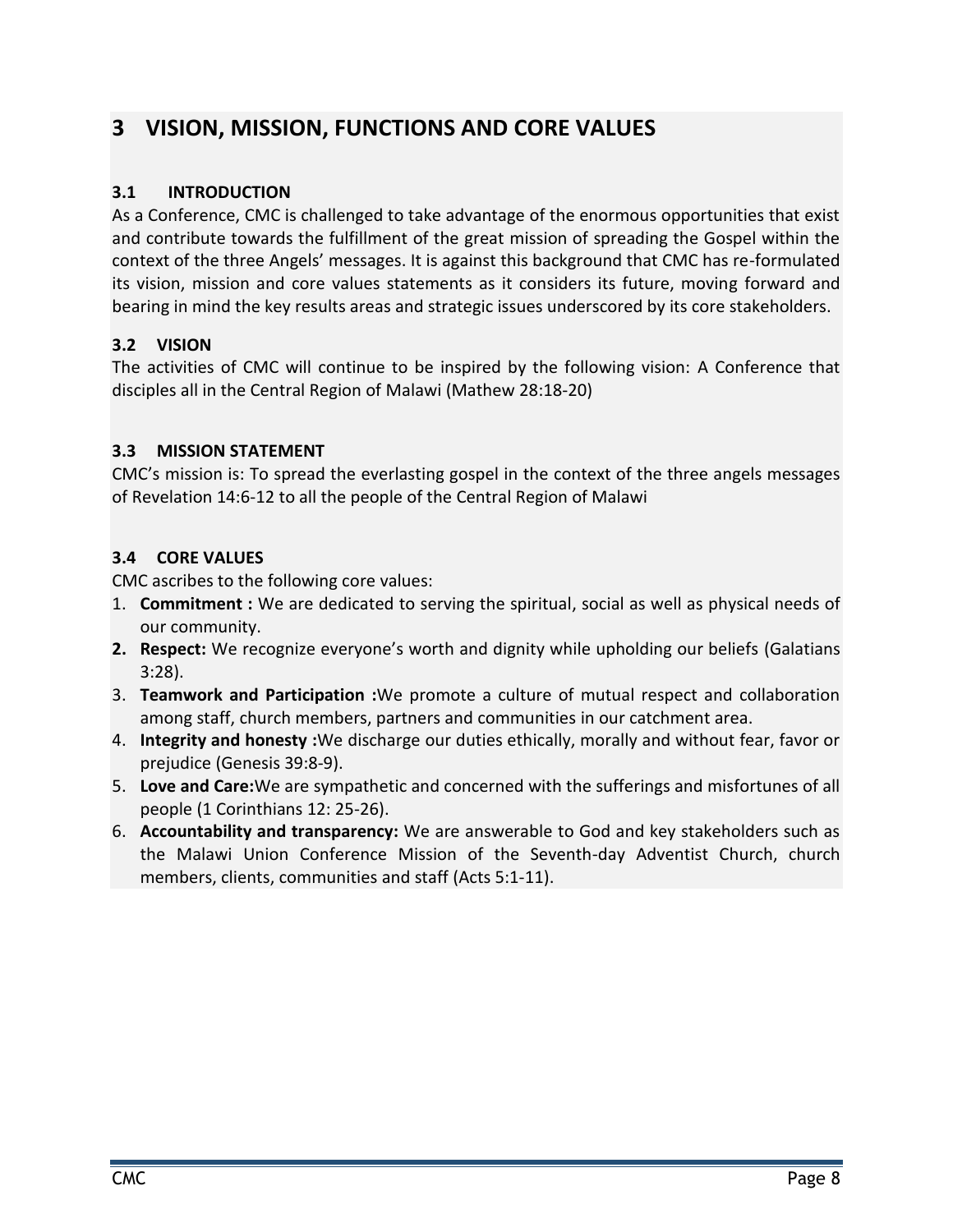# <span id="page-15-0"></span>**4 STRATEGIC ASPIRATIONS FOR 2016-2021**

Chapter 4 presents the core of CMC's Strategic Plan for the period 2016-2021. It indicates the key result area, goal or impact, strategic outcomes, outputs and activities. It should be noted that the successful implementation of this Strategic Plan is dependent on the following Critical Success Factors (CSF): improved governance and leadership support, Financial sustainability of CMC, stable political environment, having technology in palce to support programme implementation, human resource capacity, cordial stakeholder relationships and participation of stakeholders in key issues, development and implementation of the Strategic Plan monitoring and evaluation of policies and procedures, adaptability of the Strategic Paln to effectively deal with emerging issues, development and implementation of a risk management framework.

#### <span id="page-15-1"></span>**1. KEY RESULT AREA: YOUTH EVANGELISM**

#### **1.1 Problem Statement**

It has been observed that the church's youth evangelism programs have not been effective for the ages 12-30 and as a result the youth have shown little interest in spirituality issues. Specifically, the General Conference has observed that secular thinking and entertainment are affecting the youth at the same time Adventist media impact on the Youth is limited although it is a siginificant factor in bringing the Youth into the denomination.

- 1.2 Goal/Impact: Multi-dimension, effective and efficient evangelisation of the Youth in the Central Region of Malawi by 2021.
- **1.3 Strategic Outcome:** 10% **i**ncrease in number of baptised, committed youths in the church

#### **1.4 Outputs**

#### **1.4.1 Out put 1:Increased number of youth programmes on radio**

- CMC sponsors youth programmes on radio
- Conduct research to establish radio demanded youth programmes for CMC
- Design and develop demand driven youth programmes
- Implement youth programmes
- Monitor and evaluate youth programmes

#### **1.4.2 Output 2: Increased number of youth programmes on Hope Malawi Channel**

- CMC sponsors youth programmes on Hope Malawi Channel
- Conduct reaserch to establish television demanded youth programmes for CMC
- Design and develop demand driven youth programmes for CMC
- Implement youth programmes
- Monitor and evaluate youth programmes

#### **1.4.3 Out put 3: Increased youth social gatherings and camps in CMC**

- Organise district based youth camps for each district
- Organise religious debates on radio and Hope Channel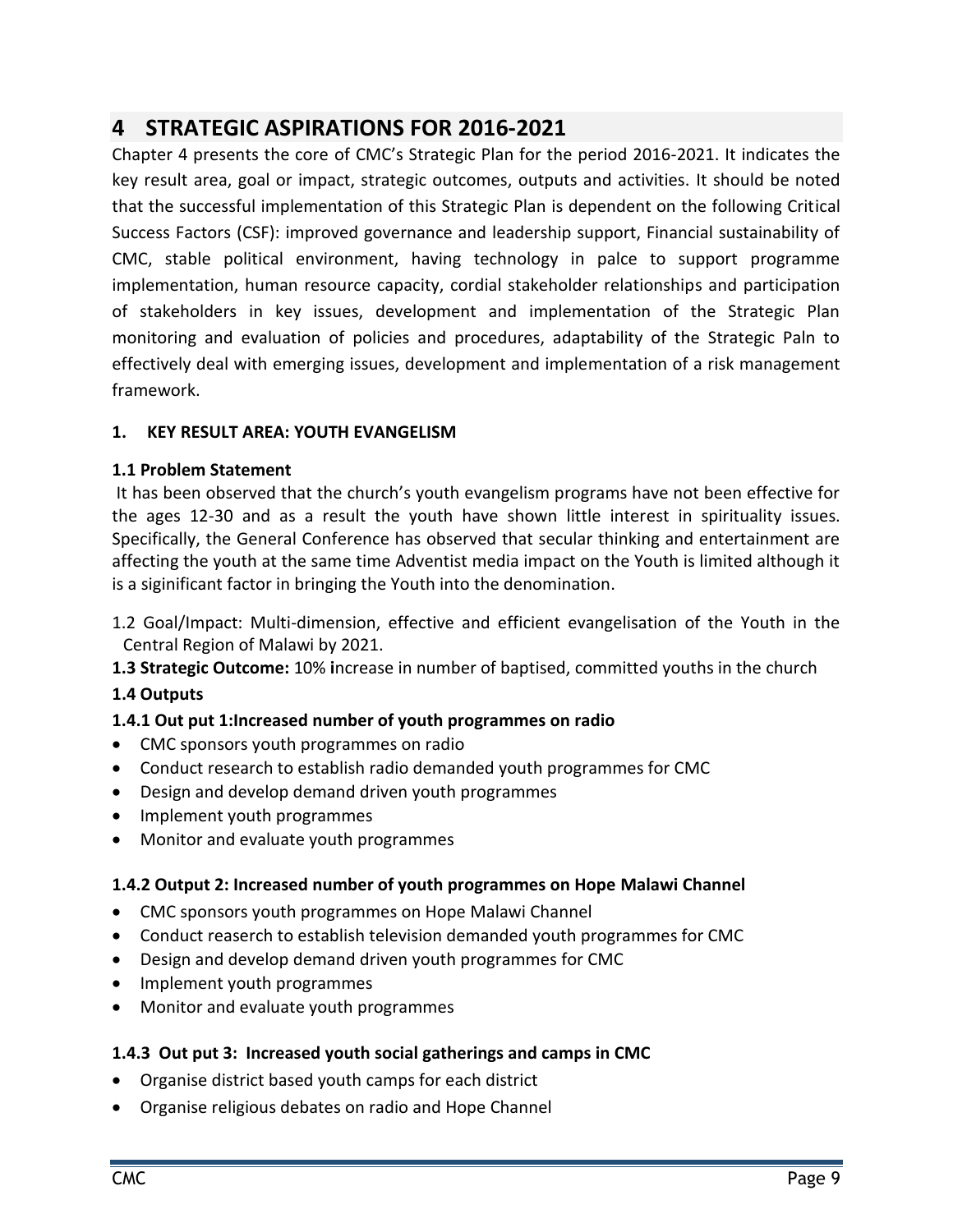- Organise open youth days for CMC
- Implement youth rallies for CMC

#### **1.4.4 Output 4: Increased youth evangelisation**

- Hold youth targeted evangelisation campaigns in all districts
- Hold girls targeted evangelisation campaigns
- Campaign for increased enrollment in adventist schools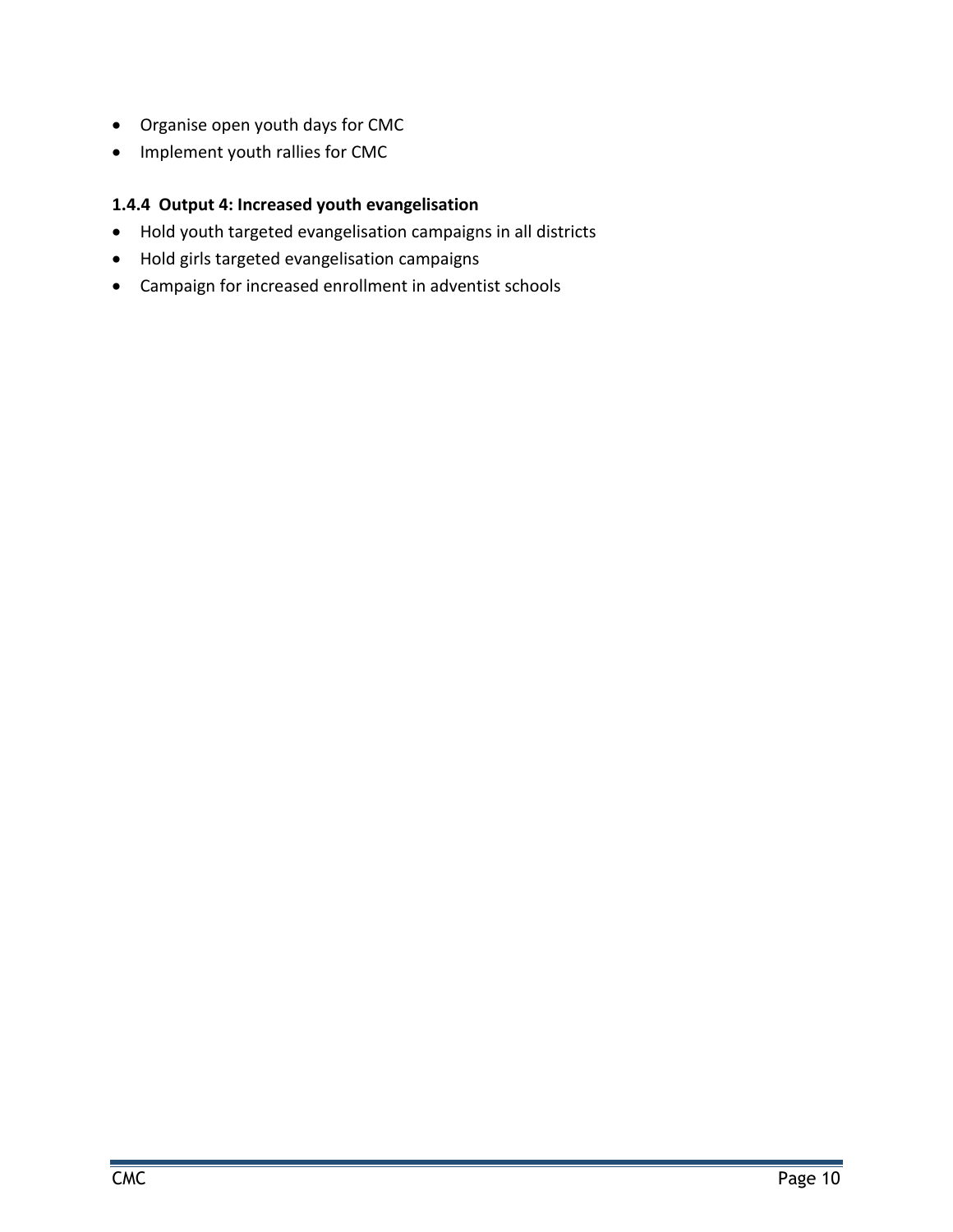#### <span id="page-17-0"></span>**2. KEY RESULT AREA 2: GENERAL EVANGELISM**

#### 2.1 PROBLEM STATEMENT

Lack of harmonized and well-coordinated programming for evangelism and communication to the churches has led to low penetration rates. Although the church has over 791 church meeting points, its membership is only about 1% of the population in the Central Region. Further, there are splinter groups within the churches due to low capacity in conflict resolution and divergent views on matters spiritual. These inhibit growth of the church in the region. The General Conference noted that many local churches lack robust mechanisms for member careespecially for those who are at risk of leaving the church. Research indicates that discipleship programs do not exist. Furthermore, there is a decline in most churches of personal commitment to participation in vital personal, familial and corporate spiritual practicesespecially in personal Bible study and family worship.

2.2 Goal: Well targeted and coordinated evangelisation programmes

2.3 Strategic Outcome: 5% increase in total membership in CMC

#### **2.4. Outputs**

#### **2.4.1 Output 1: Well targeted and cordinated evangelisation programmes in unreached areas implemented**

- Identify unreached areas in CMC
- Prioritise outreach programmes
- Design and develop out reach programmes
- Advertise well targeted programmes
- Implement programmes
- Monitor and evaluate programmes

#### **2.4.2 Output 2: Personnal Bible Study Promoted**

- Promote the reading of the Bible
- Hold seminars and workshops on reading the Bible
- Promote the reading of the Spirit of Prophecy books
- Hold seminars and workshops on Spirit of Prophecy

#### **2.4.3 Output 3: Promote family worship**

- Strengthen the family life Department at CMC level
- Strengthen family life Department at local church level
- Hold conferences and seminars on family life
- Organise a CMC family congress once every two years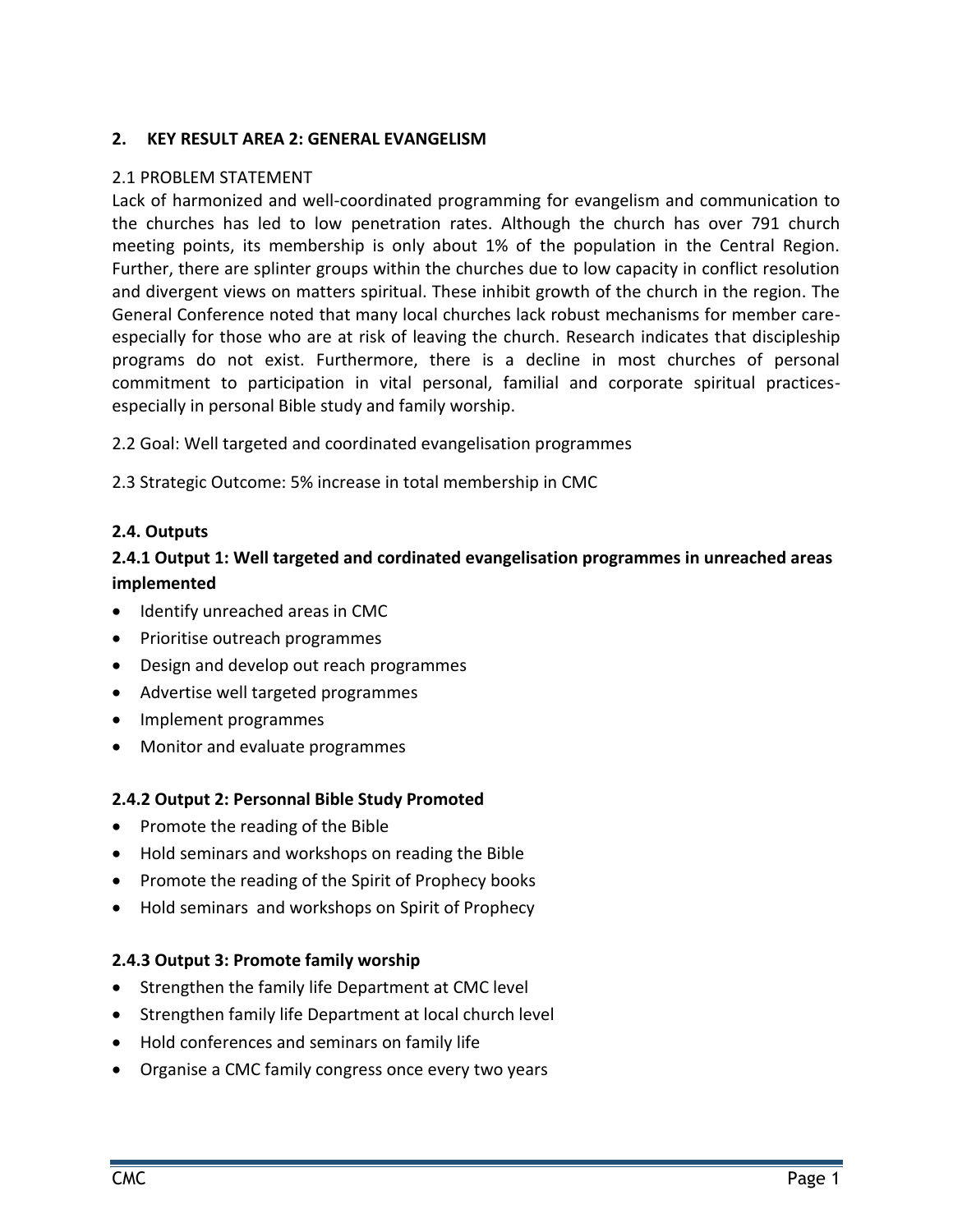#### <span id="page-18-1"></span><span id="page-18-0"></span>**3. KEY RESULT AREA 3: FINANCIAL ACCOUNTABILITY,TRANSPARENCY AND AND SUSTAINABILITY OF CMC**

#### **3.1 PROBLEM STATEMENT**

Research by the General Conference shows that while actual tithe amounts continue to increase, faithfulness in tithing is decreasing. Some church members imply that there is no accoutntability and transparency on the way the church uses tithes. It would appear there is a lack of adherence to SDA policies and procedures by members of staff that has led to nepotism, sub-optimal decision making, and improper procurement of labor, goods and services and resultant unnecessary financial losses. In addition, non-accountability is constratined by the lack of capacity of CMC due to lack of resources such as vehicles, staff motivation and poor coordination and communication due to current levels of funding which appear not sustainable for the implementation of the Conference's mission.

- 3.2 Goal: Strengthen CMC governance of its resources
- 3.3 Strategic Outcomes: 10% in first year 15% , 20% 25% 30% in subsequent four years

#### **3.4 Expected Outputs:**

#### **3.4.1 Output 1: Adherence to policies and procedures enhanced**

- Organise worker workshops on policies and procedures
- Enforce policies and procedures
- Monitor and evaluate enforcement of policies and procedures
- Financial performance that is shared with church membership
- Economic use of all idle land and other resources belonging to the church.

#### **3.4.2 Output 2: Improved financial accounting**

- Employ qualified accounting staff members
- Upgrade skills of accounting staff
- Post quaterly accounts on web-site
- Write churches on how they are performing on a quaterly basis

#### **3.4.2 Promote tithes and offerings**

- Publicize quartely tithe targets and performance
- Publicize quartely use of tithes and offering
- Publicize audit reports
- Open for feedback on tithes and offerings
- Recognise well performing churches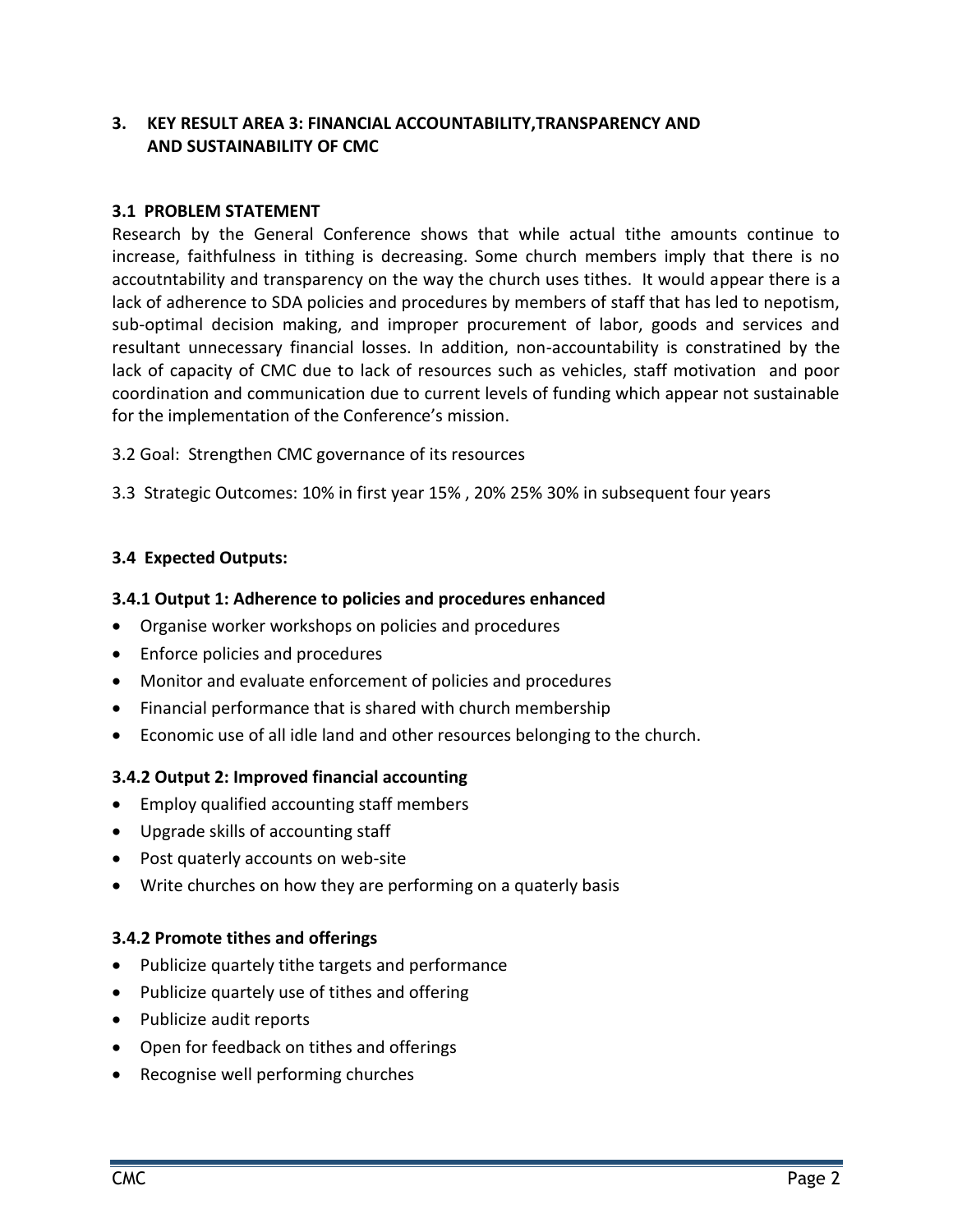#### <span id="page-19-0"></span>**4. KEY RESULT AREA 4: DEVELOPMENT OF CHURCH INFRASTRUCTURE**

**4.1 PROBLEM STATEMENT:** The church has inadequate infrastructure for the conduct of its activities.There are few pastors houses and church structures. The Conference is presently operating from temporary premises, awaiting the construction of permanent offices in Area 49. The School buildings are generally in a bad state of repair. As a result most people in CMC's territory have not experienced any Adventist denominational education as these schools are not a choice destination for many students. People have prefered other schools to CMC poor learning facilities.

Goal: Have purposefully built infrastructure for CMC

Strategic Outcomes: Improved CMC infrastructure.

#### **4.4. Expected Outputs**

#### **4.4.1 Output 1: Built churches in CMC**

- Survey places where churches should be built
- Prioritize the church building programe
- Implement a church building programe

#### **4.4.2 Output 2: Diversification into health services as part of the mission**

- Identify places where there in need for health services
- Commission feasibility studies
- Write proposals for funding or sponsorship
- Appeal for selfhelp from the community

#### **4.4.3 Output 3: Establish a mission station in Dowa or Ntchisi District**

- Survey Dowa/Ntchisi districts for the possible establishment of a mission
- Acquire the land for the establishment of a mission station
- Write proposals for the funding of the establishment of a mission
- Implement a feasibility study
- Implement the project

#### **4.4.4 Output 4: Utilize the idol land at Thete in Dedza District**

- Transfer the secondary school in Dedza township to Thete
- Establish a farm at the secondary school
- Train farmers at the farm

#### **4.4.5 Build schools and teacher houses**

- Resuscitate schools whereever there were
- Build teachers houses
- Build new schools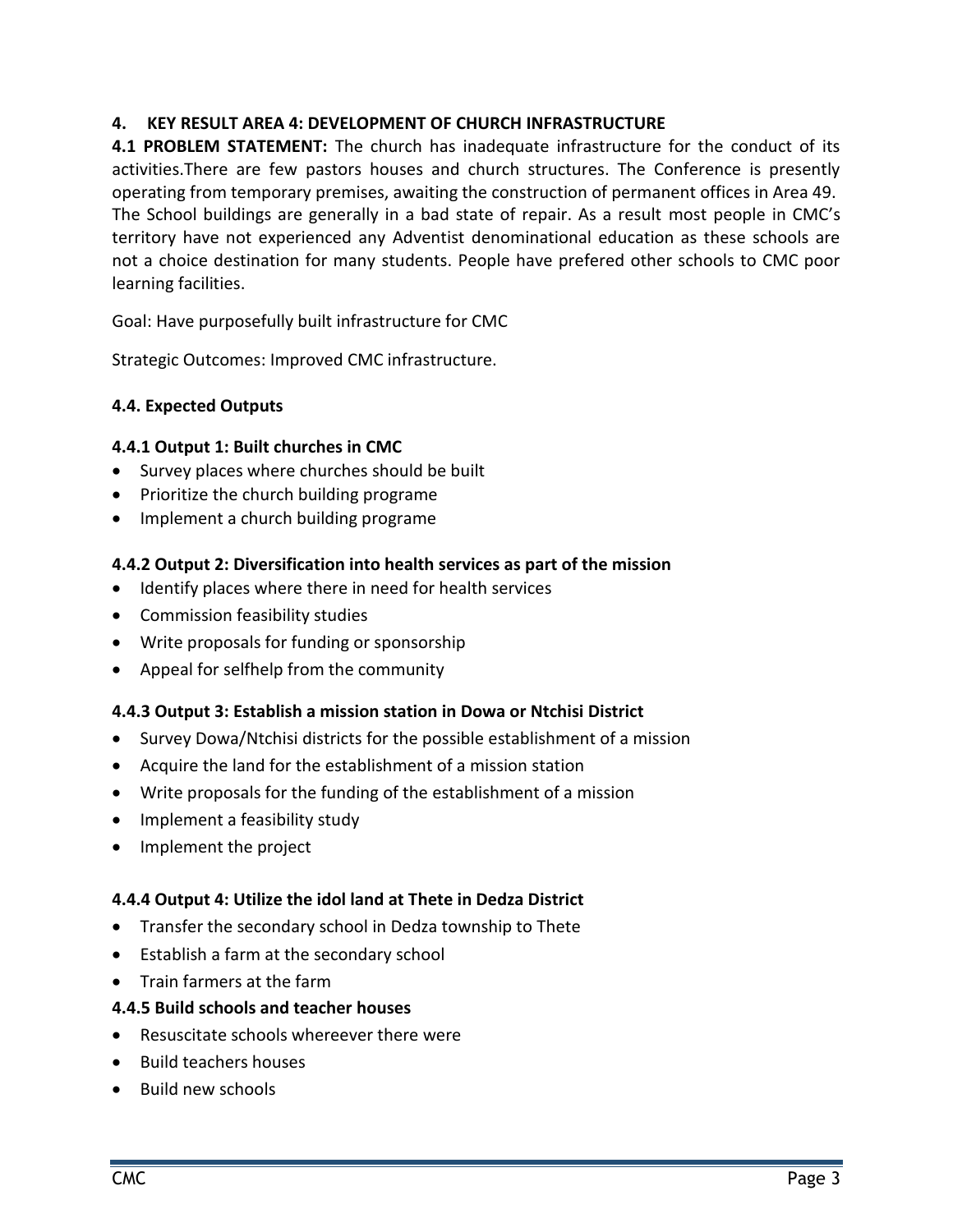#### **5. KEY RESULT AREA 5: DEVELOPMENT OF HUMAN CAPITAL**

#### 5.1 PROBLEM STATEMENT:

Conditions of employment in the church are an area of concern and there is a pressing need to enhance human capacity development through appropriate skills development and training. Presently, the Conference has the following staff in training: Post-Graduate :9, Under- Graduate : 31. This is commendable.

5.2 Goal: Develop CMC human capital

5.3 Strategic Outcome Professionalism and improve working conditions

#### **5.4 Expected Outputs**

#### **5.4.1 Trained pastors**

- Conduct traning needs analysis for pastors
- Design a training programme for pastors
- Implement the training programme for pastors

#### **5.4.2 Trained lay people in Church related work**

- Conduct traning needs analysis for lay people
- Design a training programme for lay people
- Implement the training programme for people

#### **5.4.3 Improved working conditions for Conference employees.**

- Commission a review of conditions of service to be in line with the laws of Malawi
- Commission a review of salaries
- Implement reviewed terms and condictions of service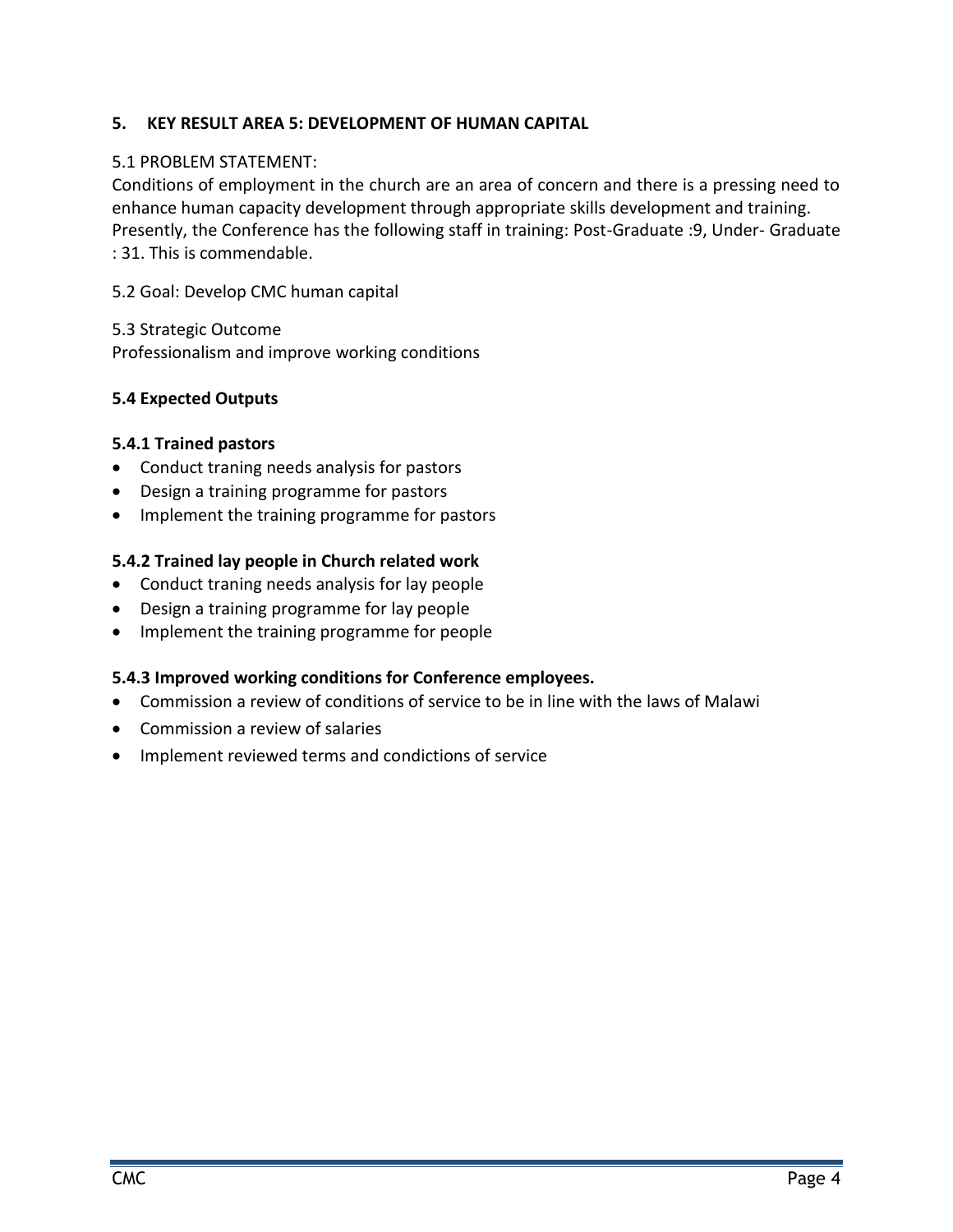#### <span id="page-21-0"></span>**6. KEY RESULT AREA 6: EMPOWERMENT OF LAITY**

#### 6.1 PROBLEM STATEMENT:

CMC has a lot of skilled and knowledgeable laity in various disciplines that can benefit CMC in many ways. CMC has started using this resource and is successfully deploying the laity services where possible.

#### **6.2 Goal:** Leverage resource envelop by tapping on laity expertise

6.3 Strategic Outcomes: Involve skilled and knowledgeable laity in CMC activities

#### **Outputs**

#### **6.4.1 Output 1: A survey of skills contained by lay people implemented**

- Commission a survey of skills contained by lay people
- Map the skills for suitability for church related work
- Prioritise areas of concern for using lay people
- Deploy lay people in various callings
- Monitor and evaluate implementation performance

#### **6.1.2 Output 2: More lay evangelists trained**

- CMC sponsors training for lay evangelists
- Recruit on voluntary basis lay people
- Deploy lay people in unreached areas
- Monitor and evaluate performance

#### **6.1.3 Output 3: Orgainise more lay evangelist led evangelism campaigns**

- Identify unentered areas
- Deploy lay evangilists
- Conduct more evangelist campaigns
- Monitor and evaluate campaigns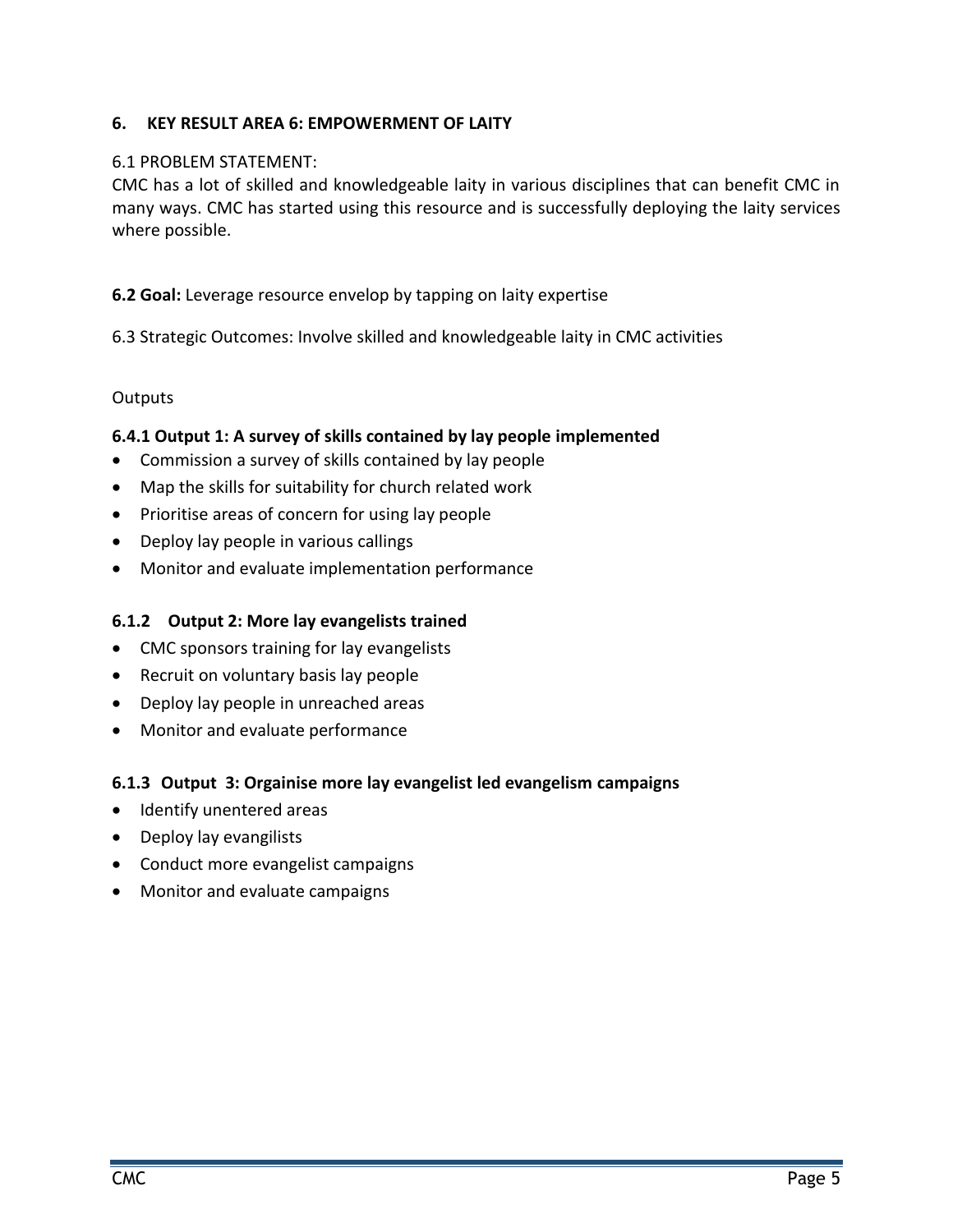#### <span id="page-22-0"></span>**7. KEY RESULT AREA 7: SOCIAL DEVELOPMENT OF COMMUNITIES AND ENVIRONMENT**

#### 7.1 PROBLEM STATEMENT:

Poor macro-economic conditions coupled with the increased incidences of poverty and unemployment and other social problems such as HIV/AIDS, nepotism, single parent stereotypes, orphans, homosexuality, marriage/family breakdown and improper use of social media (internet) has stretched the supporting mechanisms put forward by the church and institutional capacity to the limit. This has resulted in low number of people returning tithe and offerings, increased numbers of inactive members and high number of people leaving the church. Social development should therefore remain a CMC critical concern.

7.2 Goal: reach out to people with various social development messages.

7.3 Strategic Outcomes: Contribtuion to the growth of the church by 5 % in CMC

#### **7.4 Expected Outputs**

#### **7.4.1 Developed (income generation program) entrepreneurship evangelisation programs**

- Commission a study to design develop an entreprenuership evangelisatin programme
- Publicise the entreprenuership programme
- Target youth for the entreprenuership programme
- Evangelise the youth and adults

#### **7.4.2 HIV and AIDS out reach and evangelisation program**

- Commission a study to design develop an HIV and AIDS evangelisatin programme
- Publicise the HIV and AIDS programme
- Target youth for the HIV and AIDS evangelisation programme
- Evangelise the youth and adults

#### **7.4.3 Climate change evangelisation programmes**

- Commission a study to design develop a climate change evangelisatin programme
- Publicise the climate change evangelisation programme
- Target youth and adults for the entreprenuership programme
- Evangelise the youth and adults

#### **7.4.4 Child care evangelisation programmes**

- Commission a study to design develop an child-care evangelisatin programme
- Publicise the child-care programme
- Target mothers and fathers for the child-care evangilisation programme
- Evangelise the mothers and fathers through the child care programme

#### **7.4.5 Adult literacy evangelisation programme**

- Commission a study to design develop an adult literacy evangelisatin programme
- Publicise the adult literacy evangelisation programme
- Target youth and adults for the adult literacy rogramme
- Evangelise the youth and adults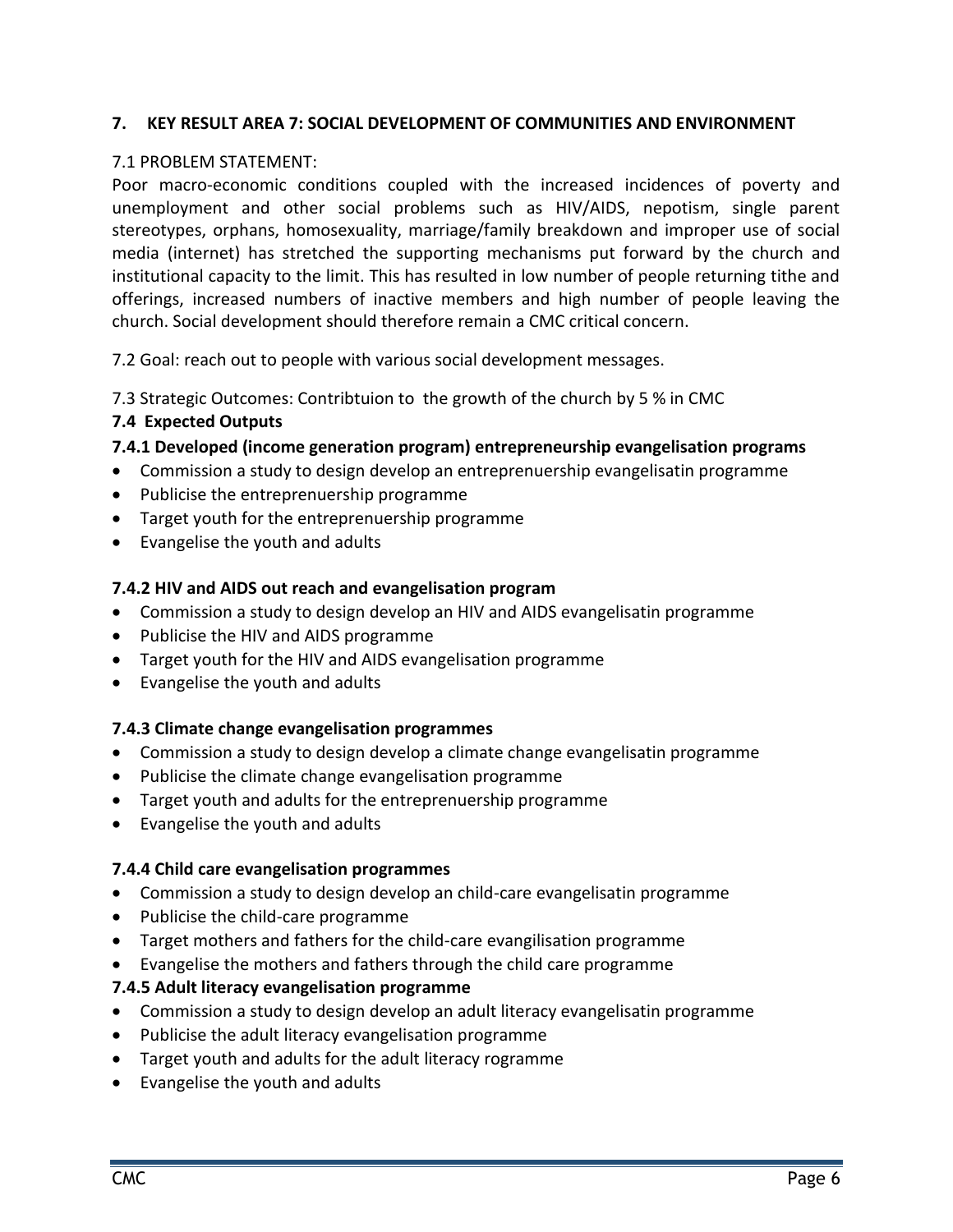#### <span id="page-23-0"></span>**8. KEY RESULT AREA 8: RISK MANAGEMENT**

- 8.1 PROBLEM STATEMENT: Risk is a reality yet CMC does not have the competencies and framework with which to management risk. CMC has never assessed the risks that confront it.
- 8.2 Goal: Improved risk management in CMC
- 8.3 Strategic Outcomes: lesser risks experienced

#### **8.4. Expected Outputs**

#### **8.4.1 Train staff members in risk management**

- Commission a study to conduct risk management training needs analysis
- Design, develope and implement a risk awareness training programme
- Monitor and evaluate the risk awareness programme

#### **8.4.2 Conduct a risk assessment**

- Conduct a risk assessment workshop
- Develop a risk management framework
- Submit risk management framework for approval by the Committerd
- Implement the risk management framework

#### **8.4.4 Monitor and evaluate risks**

- Employ a monitoring and evaluation officer
- Monitor and appraise CMC performance
- Hold performance review workshops
- Adjust programmes according to evaluation results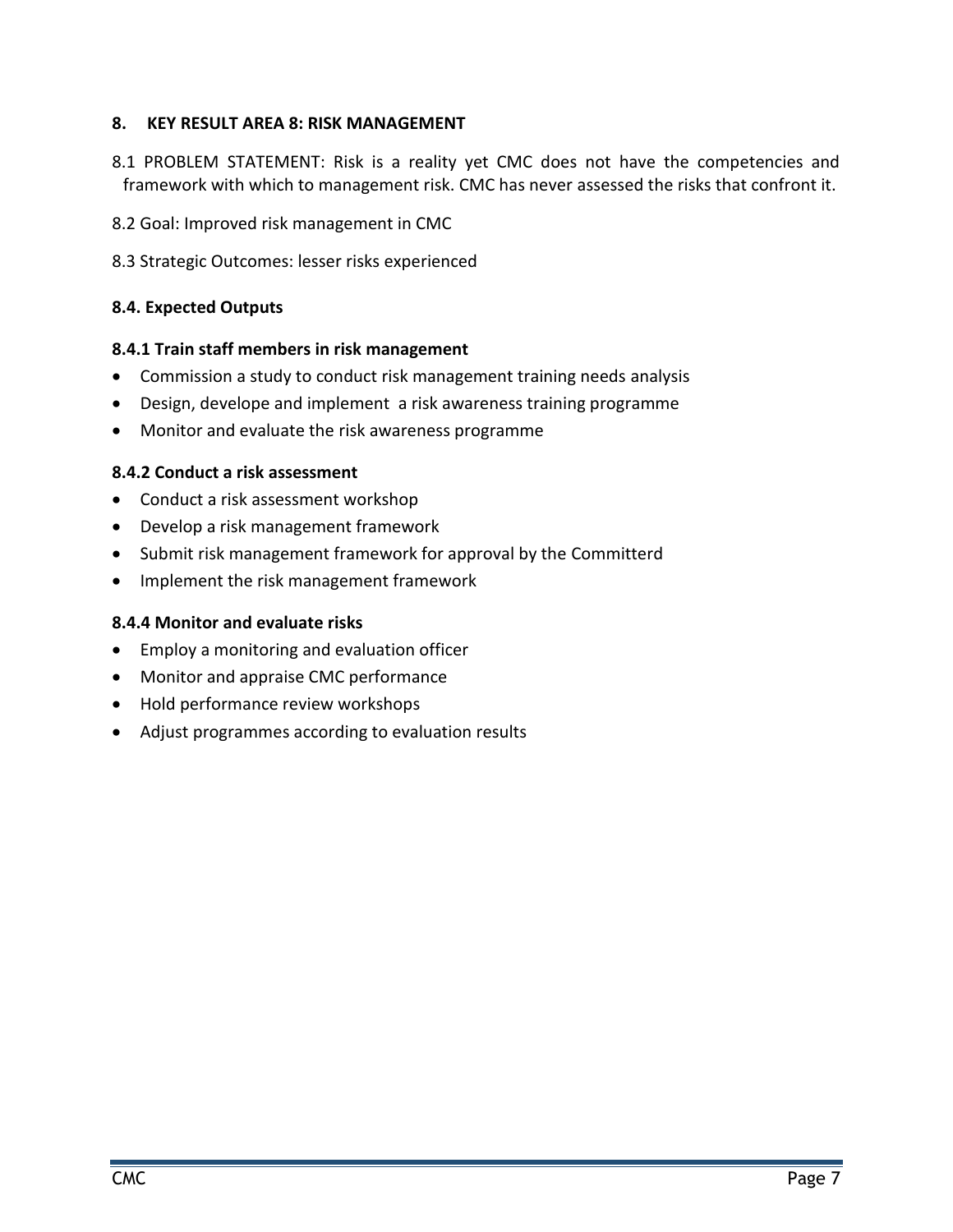## <span id="page-24-0"></span>**5 FINANCIAL PLAN**

#### <span id="page-24-1"></span>**5.1 BASIC ASSUMPTIONS**

Table 3 gives the main assumptions, which guided the preparation of the indicative budget required to implement the strategic activities outlined in the Rolling Strategic Plan.

<span id="page-24-3"></span>Table 3: Main Budget Assumptions

| 1              | Church membershipto grow by 30,000 or 40% (baseline: 70,000) |
|----------------|--------------------------------------------------------------|
| $\overline{2}$ | Projects to be financed from CMC's core budget.              |
| 3              | Partners support to support specific projects.               |
| 4              | Voluntary work to be done for certain activities.            |
| 5              | Three bedroomed house to cost K10million.                    |
| 6              | Home improvement pegged at K5million for each house.         |
| 7              | 30% increase in church income per annum.                     |
| 8              | Costs to increase by 15% per annum.                          |
| q              | New School to cost K50million                                |

#### <span id="page-24-2"></span>BUDGET SUMMARY

Table 4 which is a summary of the financial requirements for implementing the Strategic Plan indicates that CMC requires additional support amounting to about MK710million over the five years of the Rolling Strategic Plan (exclusive of operational costs). Detailed budget is presented in section 7.1.1

#### <span id="page-24-4"></span>Table 4: Indicative Strategic Plan Projections in MK

| <b>Key Result Areas</b>                       | Year 1 | Year 2 | Year 3 | Year 4  |        | Year 5 Total Budget <i>Share</i> |     |
|-----------------------------------------------|--------|--------|--------|---------|--------|----------------------------------|-----|
| 1 Youth Evangelism                            | 150    | 2.715  | 3,038  | 3.450   | 3.919  | 13.272                           | 4%  |
| 2 General Evangelism                          | 200    | 7.228  | 8,937  | 11,059  | 13.694 | 41.119                           | 12% |
| 3 Empowerment of laity                        | 500    | 1,500  | 1,725  | 1.984   | 2.281  | 7.990                            | 2%  |
| 4 Social Development of Communities           | 1,000  | 1.325  | 1.524  | 1.752   | 2.015  | 7.616                            | 2%  |
| 5 Development of Human Resource               | 750    | 3.750  | 4.500  | 6.750   | 13,500 | 29.250                           | 9%  |
| 6 Development of Infrastructure               | 6,000  | 65,000 | 18,750 | 71,563  | 24,797 | 186.109                          | 55% |
| 7 Compliance with Laws and Regulations        | 500    | 4,000  | 3.075  | 3,306   | 3.802  | 14.683                           | 4%  |
| 8 Financial Accountability and Sustainability | 1,300  | 7.420  | 8,533  | 9.813   | 11,285 | 38.351                           | 11% |
|                                               |        |        |        |         |        |                                  |     |
| <b>Total Funding Required</b>                 | 10,400 | 92,938 | 50,082 | 109,677 | 75.294 | 338,391                          |     |
|                                               |        |        |        |         |        |                                  |     |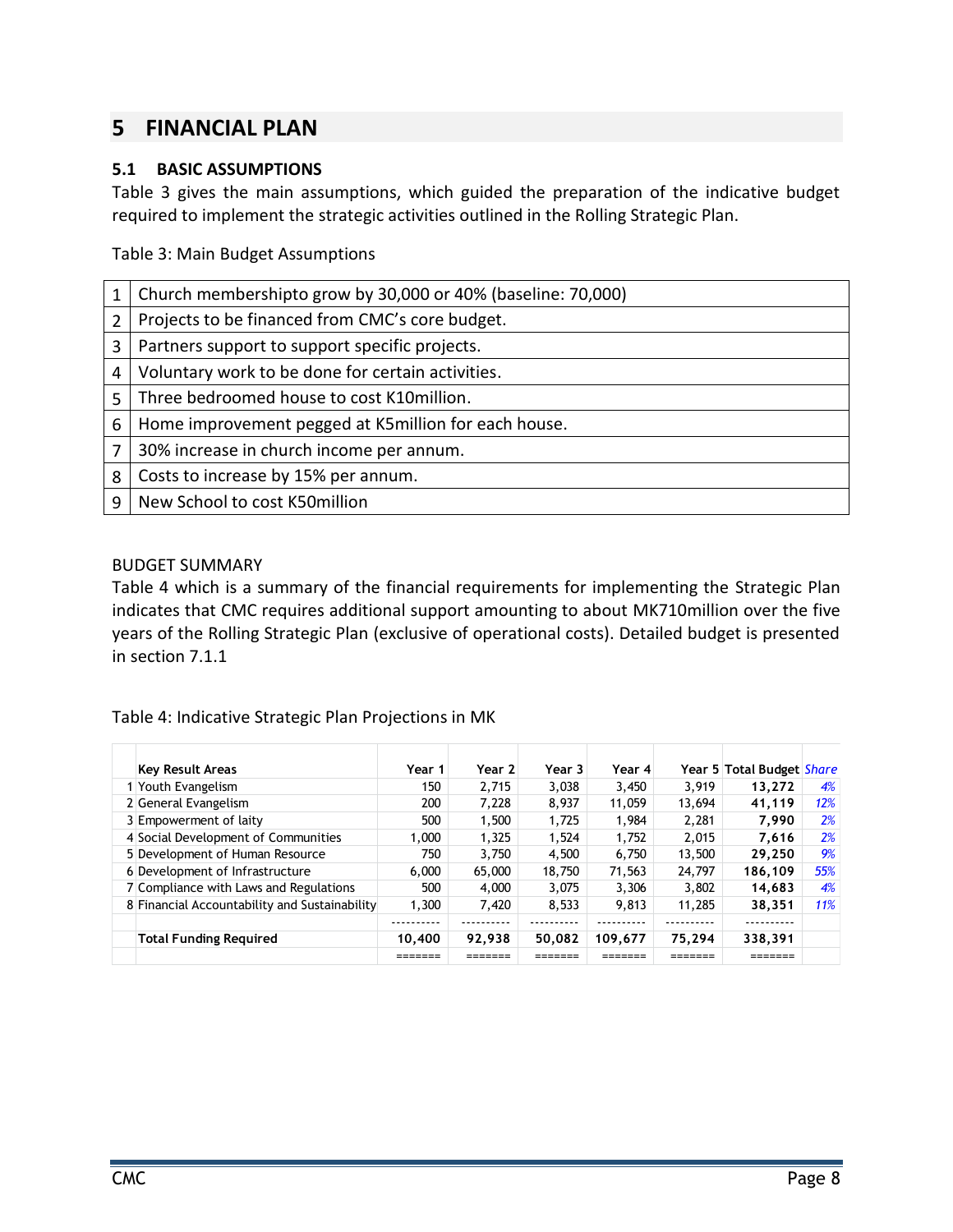### <span id="page-25-0"></span>**6 IMPLEMENTATION**

#### <span id="page-25-1"></span>**6.1 INTRODUCTION**

This chapter presents an overview of the implementation, monitoring and evaluation (M&E) Plan. Monitoring is the process of maintaining close observation and follow-up over the implementation of the activities in the Strategic Plan. This requires systematic collection of data according to the targets and activities defined in annual work plans and budgets, derived from the strategic plan. See 7.2 for the implementation plan.

#### <span id="page-25-2"></span>**6.2 IMPLEMENTATION ROLES**

#### <span id="page-25-3"></span>EXECUTIVE COMMITTEE

The Executive Committee will provide overall guidance in implementation of the strategic plan. In this regard, the committee will approve implementation plans and receive quarterly progress reports from the Administrative Committee. The Executive Committee will report to the Church in Session on implementation of the strategic plan.

#### <span id="page-25-4"></span>CMC Secretariat

The President will primarily be responsible for operationalising this strategic plan. He will also facilitate implementation of activities related to coordination with stakeholders and Church Units. The Secretariat will develop annual work plans and budget, prepare progress reports, and will primarily report to the Executive Committee.

#### <span id="page-25-5"></span>Member Churches

Member churches will be primarily responsible for implementing activities related to service delivery, as well as working with the Secretariat on resource mobilisation, technical support and advocacy.

#### <span id="page-25-6"></span>Malawi Union Conference Mission

The Malawi Union Conference Mission will provide policy guidance, primarily through the Malawi Strategic Plan.

#### <span id="page-25-7"></span>Other Stakeholders

These will work with CMC Secretariat on various areas and through CMC Secretariat help member churches conduct programs with the congregations.

#### <span id="page-25-8"></span>**6.3 MONITORING AND EVALUATION OF THE STRATEGIC PLAN**

The Executive Committee will monitor implementation of the strategic plan by receiving quarterly reports from Management. The Committee will commission an evaluation of the strategic plan early in 2017 to assess progress towards realization of the plan. The strategic plan might be revised depending on the findings of the evaluation.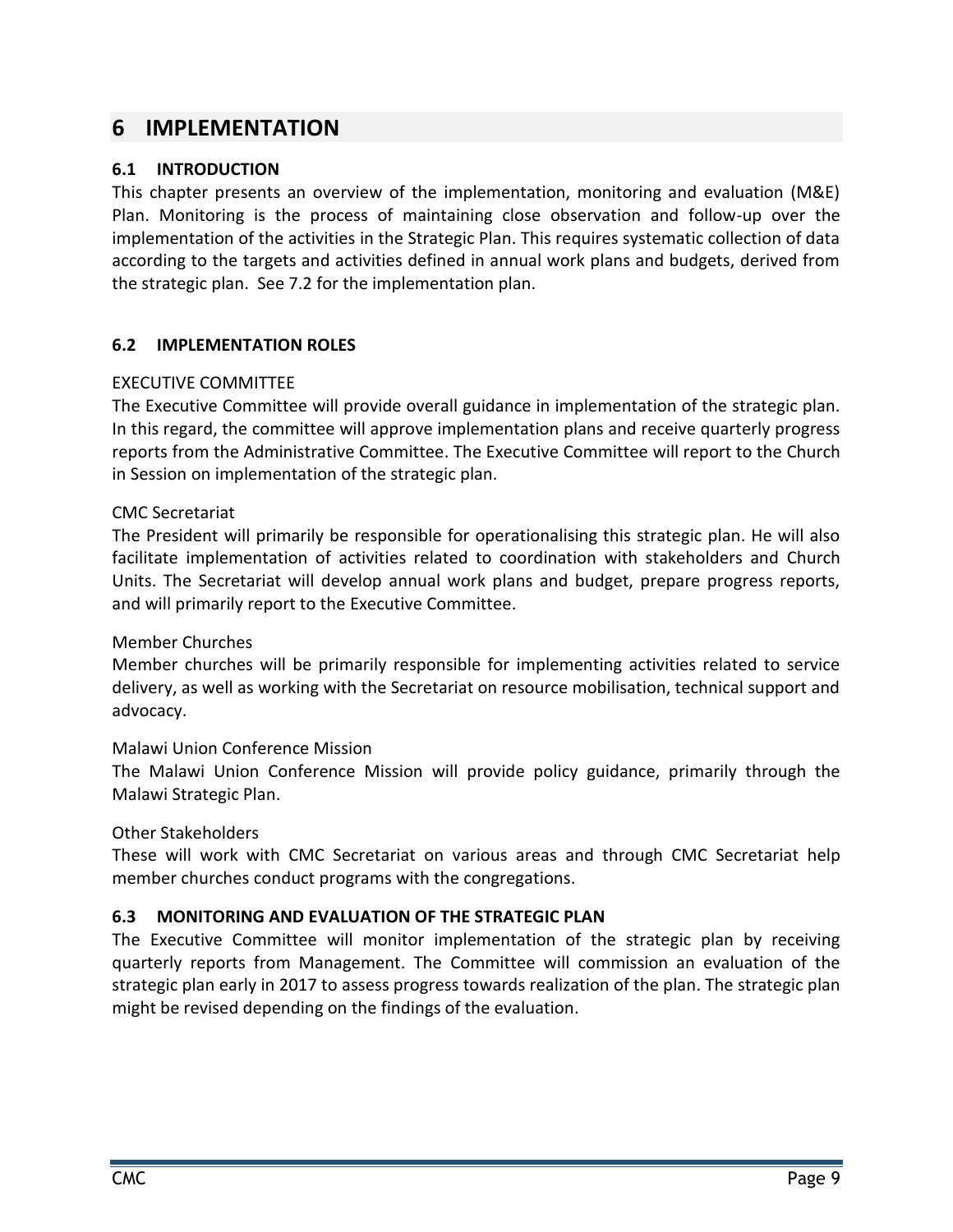#### <span id="page-26-0"></span>**6.4 MONITORING OF CRITICAL RISKS**

The following potential risks facing the implementation of the strategic plan will need to be monitored constantly and mitigation measures taken when and if problems are observed:

- a) Failure to procure adequate funding for the plan
- b) Lack of support from the leadership
- c) Failure of important actors to collaborate with the CMC Secretariat
- d) Inability to attract and retain key competent staff and members of the Board and committees and,
- e) Low enthusiasm of key stakeholders over CMC related matters.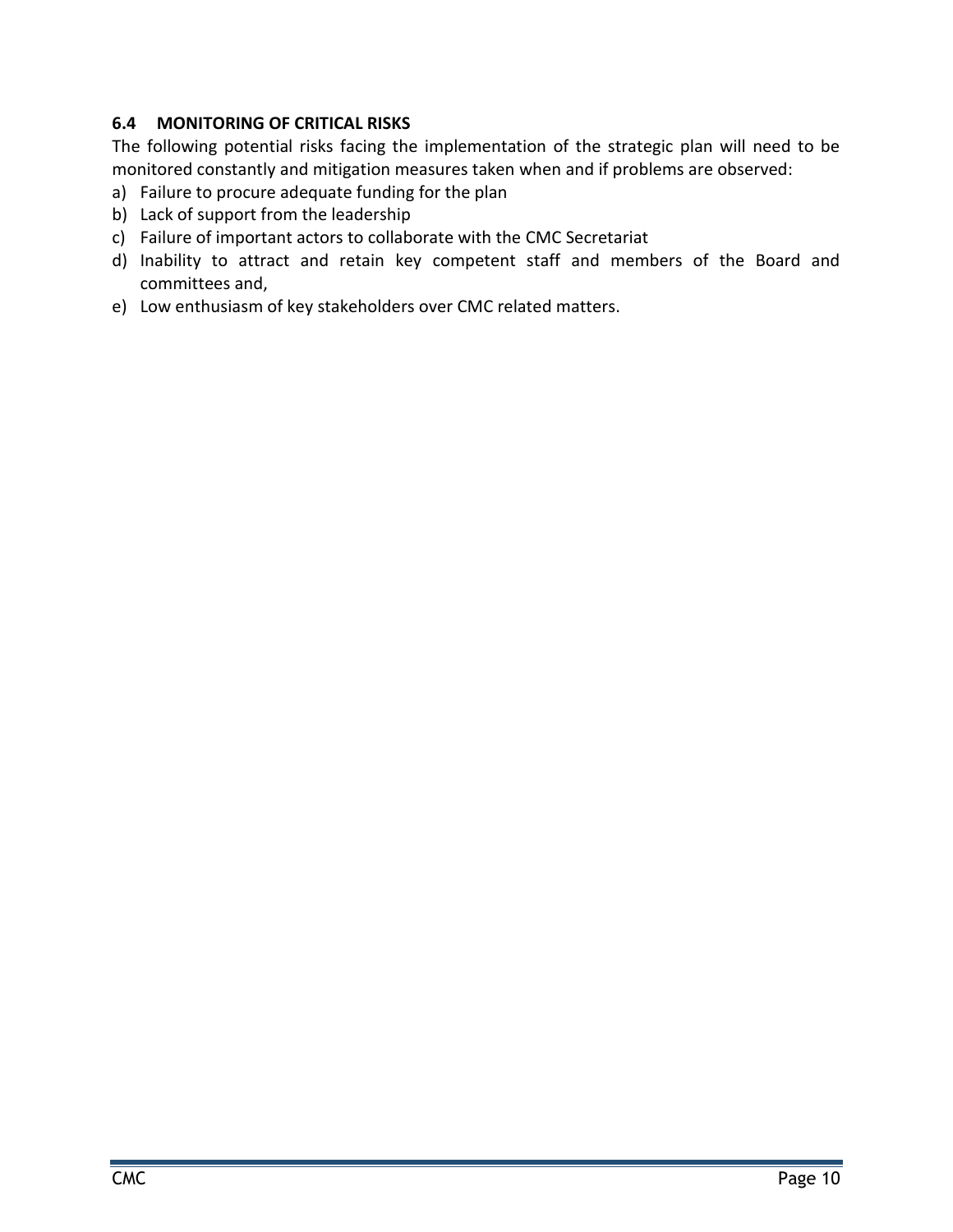# **7 APPINDECES**

<span id="page-27-0"></span>

| <b>1.KEY RESULT AREA: YOUTH EVANGELISM</b> |                                           |                   |                        |              |
|--------------------------------------------|-------------------------------------------|-------------------|------------------------|--------------|
| <b>OUTPUTS</b>                             | <b>ACTIVITIES</b>                         | <b>INDICATORS</b> | <b>RESPONSIBILITY</b>  | <b>TIME</b>  |
|                                            |                                           |                   |                        | <b>FRAME</b> |
| 1.4.1 Increased                            | CMC sponsors youth programmes on radio    | 6,000 net new     | Stewardship and<br>1)  |              |
| number of youth                            | Conduct research to establish radio       | members per       | <b>Trust Education</b> |              |
| programmes on                              | demanded youth programmes for CMC         | year              | Personal<br>2)         |              |
| radion by Dec 2016                         | Design, develop radio demand driven youth |                   | <b>Ministries</b>      |              |
|                                            | programmes                                | 50% of the        | 3)<br>Youth            |              |
|                                            | Implement youth radion programmes         | members to be     | Children<br>4)         |              |
|                                            | Implement subsidized bible study lessons  | aged 12-30        | <b>Ministries</b>      |              |
|                                            | Monitor and evaluate youth radio          |                   | <b>VOP</b><br>5)       |              |
|                                            | programmes                                |                   | 6)<br>Communication    |              |
| 1.4.2 Increased                            | CMC Sponsors youth programmes on Hope     |                   | 7)<br>Chaplaincy       |              |
| number of youth                            | Malawi Channel                            |                   | Ministerial            | Year 1       |
| programmes on                              | Conduct research to establish television  |                   |                        |              |
| <b>Hope Malaiw</b>                         | demanded youth programmes                 |                   |                        |              |
| Channel                                    | Design, develop demanded youth            |                   |                        |              |
|                                            | programmes                                |                   |                        |              |
|                                            | Implement youth programmes                |                   |                        |              |
|                                            | Monitor and evaluate youth programmes     |                   |                        |              |
| 1.4.3 Increased                            | Organise district youth camps for each    |                   |                        |              |
| youth social                               | district                                  |                   |                        |              |
| gatherinf and                              | Organise religeous debates on radio and   |                   |                        |              |
| campas in CMC                              | <b>HOPE Malawi Channel</b>                |                   |                        |              |
|                                            | Organise open youth days                  |                   |                        |              |
|                                            | Implement rallies for CMC                 |                   |                        |              |
| 1.4.4 Increase youth                       | Hold youth targeted evangelisation        |                   |                        |              |
| evangelisation                             | campaigns in all districts                |                   |                        |              |
|                                            | Hold girls targeted evangelisation        |                   |                        |              |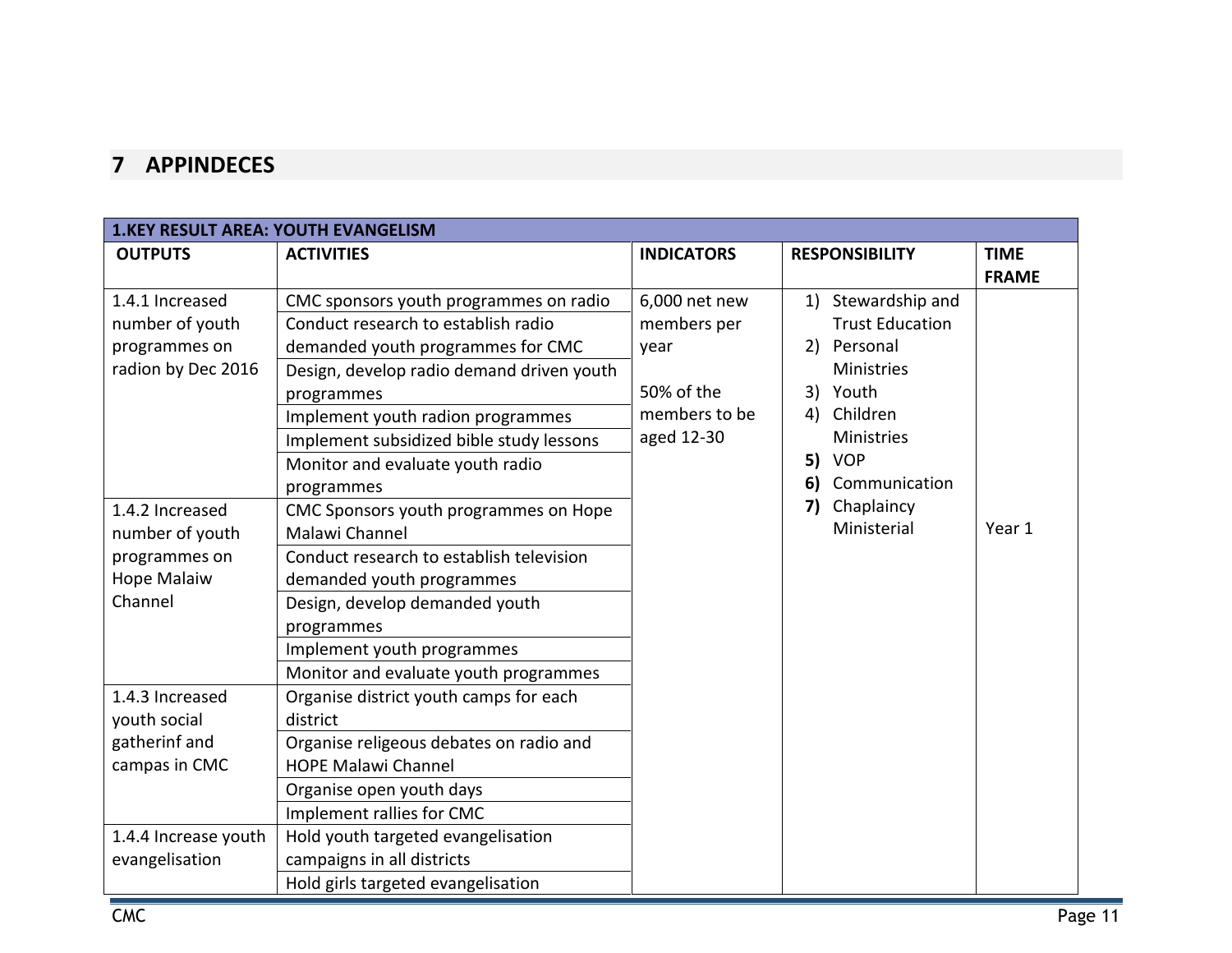| <b>1.KEY RESULT AREA: YOUTH EVANGELISM</b> |                                       |                   |                       |              |
|--------------------------------------------|---------------------------------------|-------------------|-----------------------|--------------|
| <b>OUTPUTS</b>                             | <b>ACTIVITIES</b>                     | <b>INDICATORS</b> | <b>RESPONSIBILITY</b> | <b>TIME</b>  |
|                                            |                                       |                   |                       | <b>FRAME</b> |
|                                            | campaigns                             |                   |                       |              |
|                                            | Campaign for increased enrollement in |                   |                       |              |
|                                            | adventist schools                     |                   |                       |              |

|                      | 2. KEY RESULT AREA: GENERAL EVANGELISM       |                                    |                                   |                             |
|----------------------|----------------------------------------------|------------------------------------|-----------------------------------|-----------------------------|
| <b>OUTPUTS</b>       | <b>ACTIVITIES</b>                            | <b>INDICATORS</b>                  | <b>RESPONSIBILITY</b>             | <b>TIME</b><br><b>FRAME</b> |
| 2.4.1 Well targeted  | Identify unreached areas                     | 1)<br>6,000 net                    |                                   |                             |
| and coordinated      | Prioritise outreach programmes               | new members                        | Stewardship and                   |                             |
| evangelisation       | Design develop out reach programmes          | per year                           | <b>Trust Education</b>            |                             |
| programmes in        | Advertise well targeted programmes           | 2)<br>A                            | <b>Personal Ministries</b>        |                             |
| unreached areas      | Conduct evangelistic campaigns in high       | platform for                       | Youth                             |                             |
| implemented          | density areas                                | discussion of                      | <b>Children Ministries</b>        |                             |
|                      |                                              | emergent and                       | Religious liberties               |                             |
|                      | Institutionalise Prayer bands in each church | divergent views<br>in Christianity | Women ministries<br>Communication |                             |
|                      | Monitor and evaluate programmes              | Absence of                         | Sabbath school                    |                             |
|                      | 1)                                           | splinter groups in                 | Childrens ministry                |                             |
|                      | 2)                                           | churches                           | Music                             |                             |
| 2.4.2 Personal Bible | 3)<br>Promote reading of Bible               |                                    | Health ministries                 |                             |
| study promoted       | 4)<br>Hold seminars and workshops on         |                                    | <b>VOP</b>                        |                             |
|                      | reading the Bible                            |                                    |                                   |                             |
|                      | Promote reading of Spirite of Prophecy       |                                    |                                   |                             |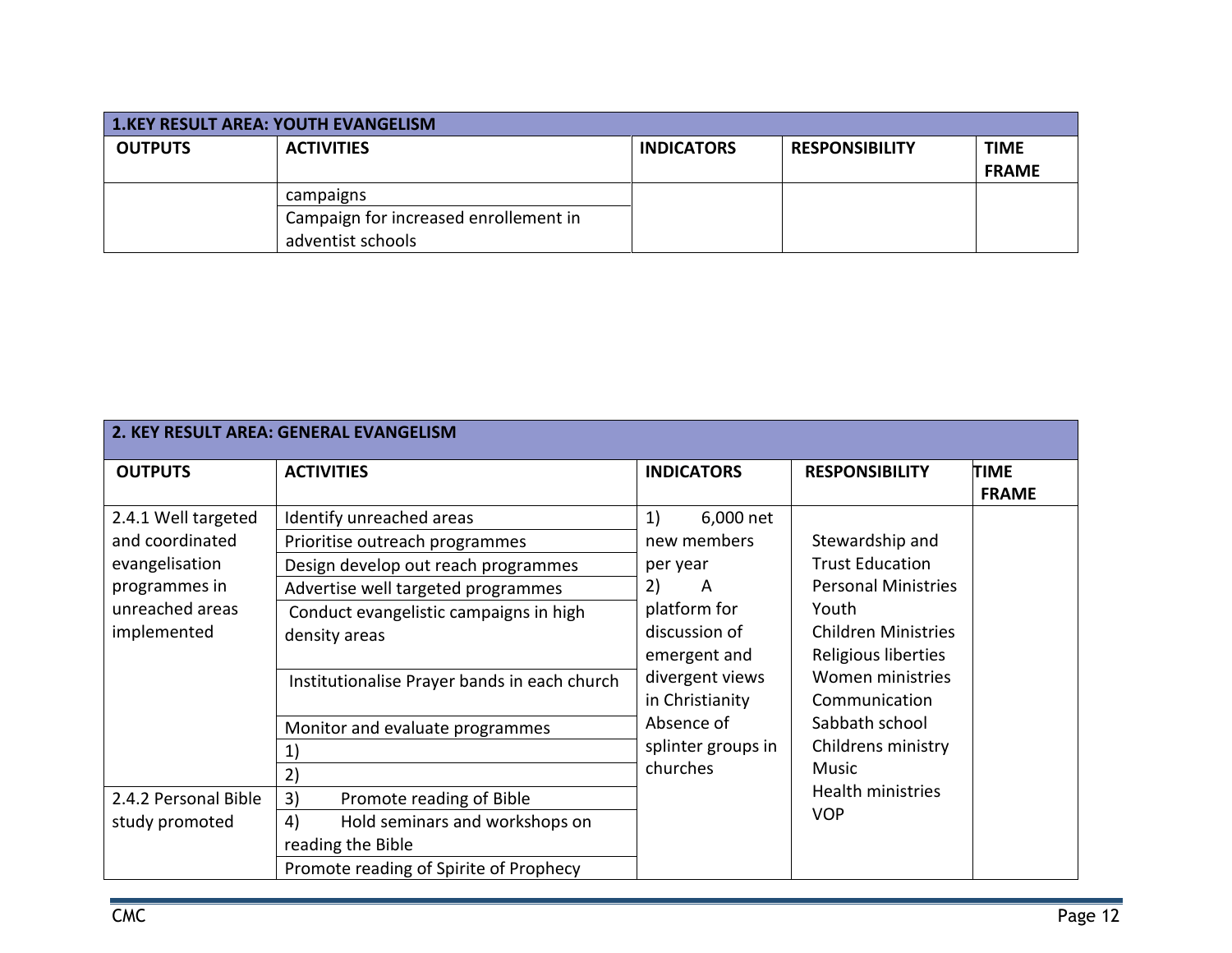|                | books                                      |
|----------------|--------------------------------------------|
|                | Hold seminars and workshops on spirite of  |
|                | prophecy                                   |
| 2.4.3 Promote  | Strengthen family life Department at CMC   |
| Family worship | level                                      |
|                | 5)<br>Strengthen family life Department at |
|                | local church level                         |
|                | Hold conferences and seminars on<br>6)     |
|                | family life                                |
|                | Organise a CMC family life congress<br>7)  |
|                | once every two years                       |

| <b>KEY RESULT AREA 3: IMPROVED FINANCIAL GOVERNANCE ENVIRONMENT</b> |                                                                                                                                                                    |                                   |                                     |                             |  |  |  |  |
|---------------------------------------------------------------------|--------------------------------------------------------------------------------------------------------------------------------------------------------------------|-----------------------------------|-------------------------------------|-----------------------------|--|--|--|--|
| <b>OUTPUTS</b>                                                      | <b>ACTIVITIES</b>                                                                                                                                                  | <b>INDICATORS</b>                 | <b>RESPONSIBILITY</b>               | <b>TIME</b><br><b>FRAME</b> |  |  |  |  |
| 3.4.1 Adherence<br>topolicies and<br>procedures<br>enhanced         | Organise worker workshops on<br>1)<br>policies and procedures<br>Enforce policies and procedures<br>Monitor and evaluate enforcement of<br>policies and procedures | Worker<br>workshops               | President<br>Treasurer<br>Secretary | Year 2-3                    |  |  |  |  |
|                                                                     | Share results of fincial expenditure with<br>church members                                                                                                        | Increased tithes<br>and offerings |                                     |                             |  |  |  |  |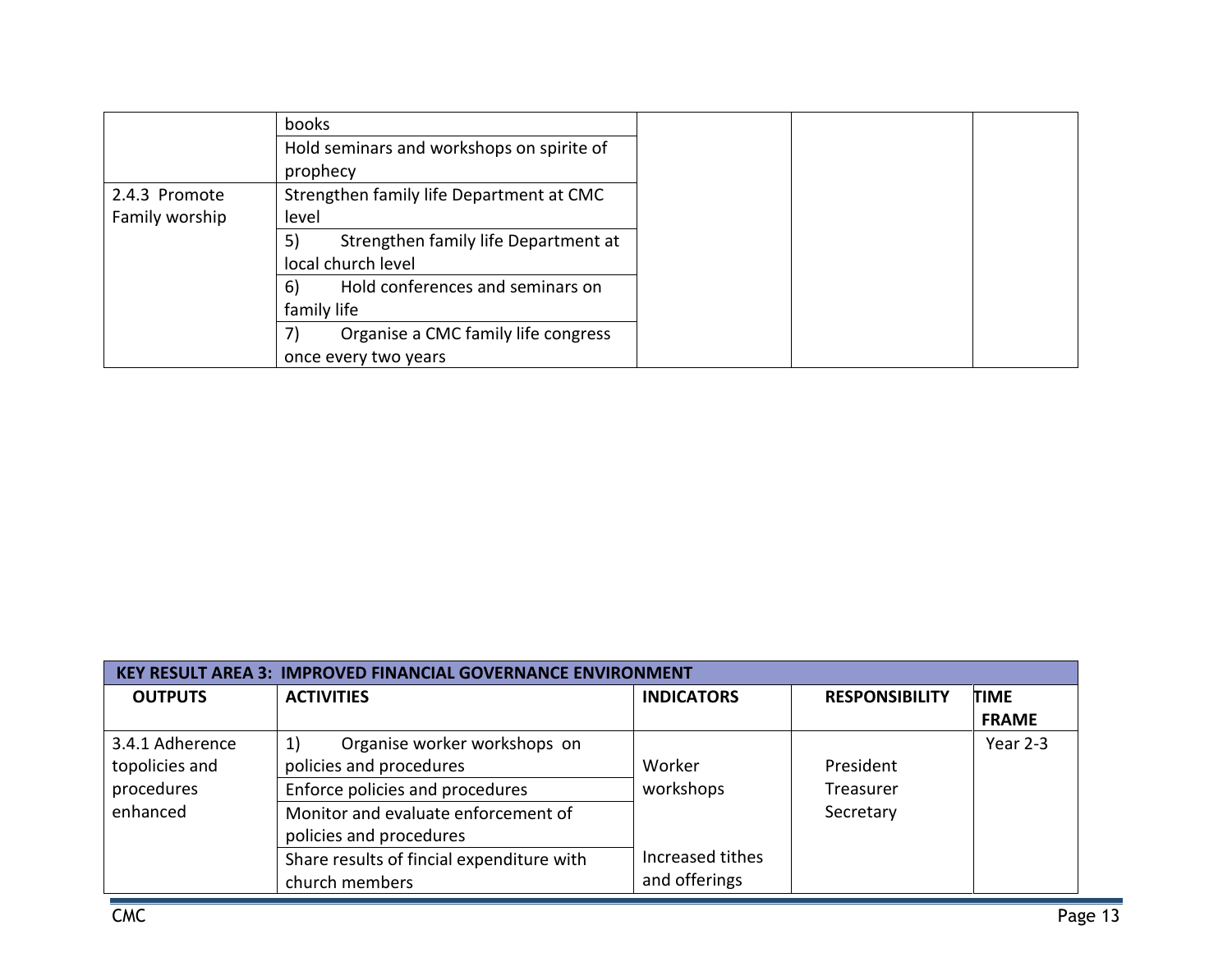|                      | Idle land in Tete used economically            |
|----------------------|------------------------------------------------|
| 3.4.2Improved        | Employ qualified accounting staff members      |
| financial accounting | Upgrade skills of accounting staff             |
|                      | Post quartely accounts on web site             |
|                      | Write churches on how they are performing      |
|                      | on a quartely basis                            |
| 3.4.3 Promote        | Publicise quartely tithe targets and           |
| tithesand            | performance                                    |
| offerings            |                                                |
|                      | Publicise quartely use of tithes and offerings |
|                      |                                                |
|                      | Publicise audited reports                      |
|                      | Recognise well performing churches             |

| <b>KEY RESULT AREA 4: DEVELOPMENT OF INFRASTUCTURE</b> |  |                   |                   |                       |             |  |  |
|--------------------------------------------------------|--|-------------------|-------------------|-----------------------|-------------|--|--|
| <b>OUTPUTS</b>                                         |  | <b>ACTIVITIES</b> | <b>INDICATORS</b> | <b>RESPONSIBILITY</b> | <b>TIME</b> |  |  |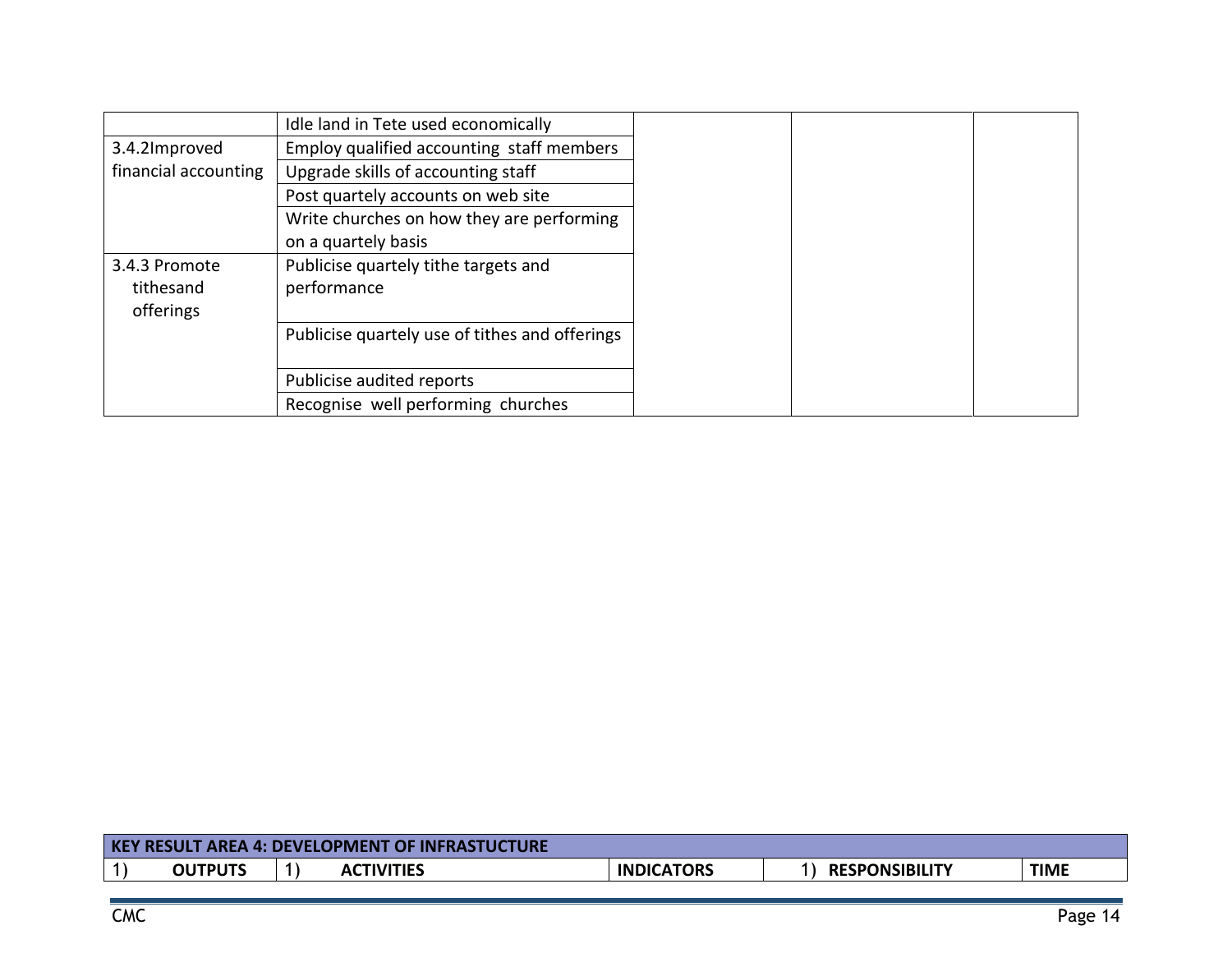|                        |                                            |                        |           | <b>FRAME</b> |
|------------------------|--------------------------------------------|------------------------|-----------|--------------|
| 4.4.1 Churches         | Survey places were churches should be      | Newly built            | President | Year 1-3     |
| building assistance    | built                                      | churches               | Treasurer |              |
| programme in CMC       | Prioritise church building programme       |                        | Secretary |              |
| implemented            | Implement church building assistance       |                        |           |              |
|                        | programmes                                 | <b>Health Services</b> |           |              |
| 4.4.2 Diversification  | Identify places were there is need for     |                        |           |              |
| into health services   | health services                            |                        |           |              |
| as part of the         | Commission feasibility study               | <b>New Mission</b>     |           |              |
| mission                | Write proposals for funding or             | station                |           |              |
|                        | sponsorship                                |                        |           |              |
|                        | Appeal for self help from the community    |                        |           |              |
|                        | Implement health programme                 |                        |           |              |
| 2)<br>4.4.3            | Survey Dowa/Ntchisi districts for possible |                        |           |              |
| Establihs a mission    | establishment of a mission                 |                        |           |              |
| station in Dowa or     | Acquire land for the establishment of a    |                        |           |              |
| <b>Ntchisi</b>         | mission                                    |                        |           |              |
|                        | Write poposals for the funding of the      |                        |           |              |
|                        | establishment of a mission station         |                        |           |              |
|                        | Implement the project                      |                        |           |              |
| 4.4.4 Utilize the idol | Transfer Secondary School from DEdza       |                        |           |              |
| land at Tete in        | Township to Tete                           |                        |           |              |
| Dedza District         | Establish a farm at the School             |                        |           |              |
|                        | Train farmers at the school                |                        |           |              |
| 4.4.5 Build schools    | Resuscitate schools wherever there were    |                        |           |              |
| and teacher houses     | <b>Build teachers houses</b>               |                        |           |              |
|                        | <b>Build new schools</b>                   |                        |           |              |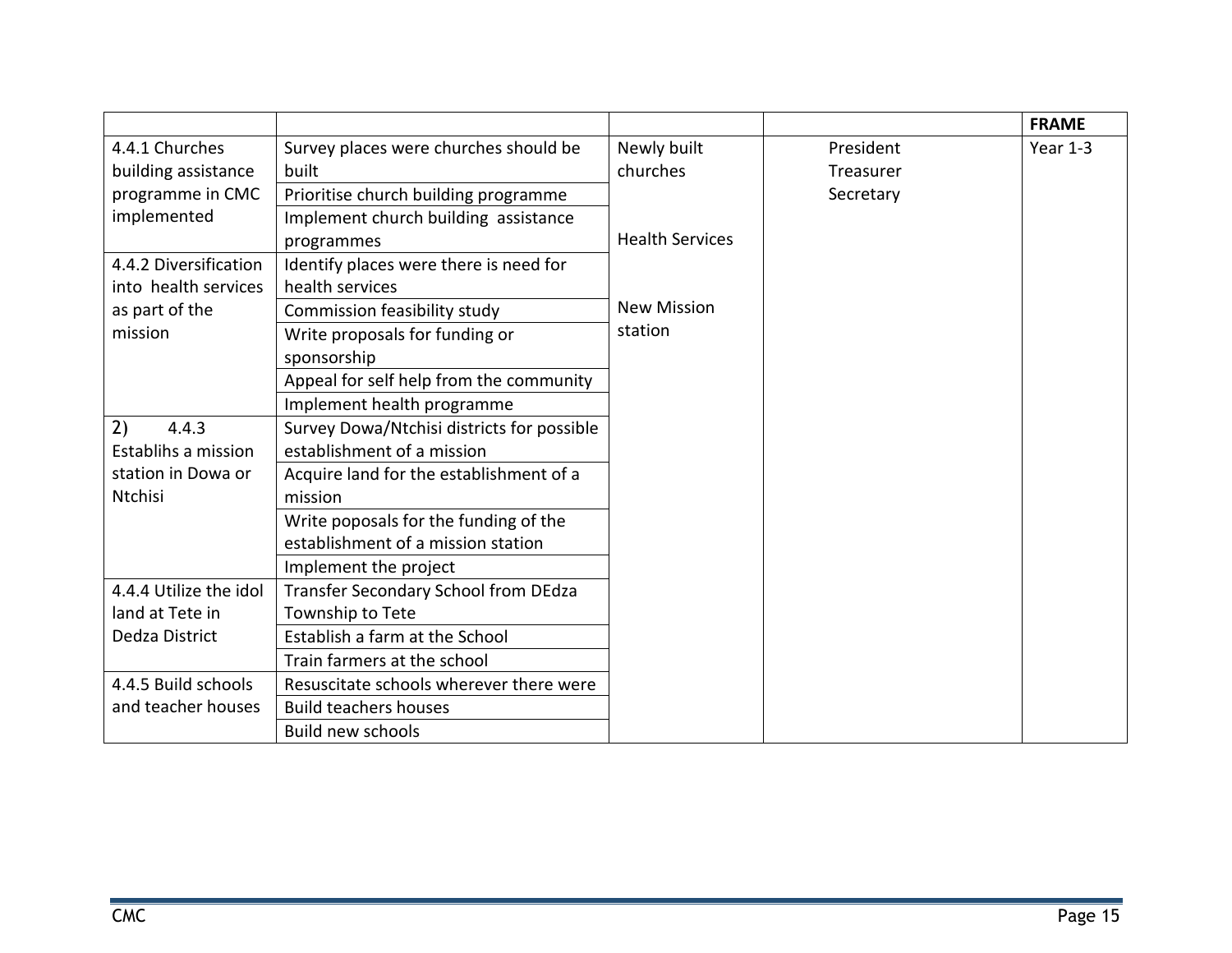| <b>KEY RESULT AREA 5: DEVELOPMENT OF HUMAN CAPITAL</b> |                                         |                   |                       |              |  |  |  |  |
|--------------------------------------------------------|-----------------------------------------|-------------------|-----------------------|--------------|--|--|--|--|
| <b>OUTPUTS</b>                                         | <b>ACTIVITIES</b>                       | <b>INDICATORS</b> | <b>RESPONSIBILITY</b> | <b>TIME</b>  |  |  |  |  |
|                                                        |                                         |                   |                       | <b>FRAME</b> |  |  |  |  |
| 5.4.1 Trained                                          | Conduct training needs analysis for     | 2% of SDA CMC     | Secretariat           | Year 4       |  |  |  |  |
| Pastors                                                | pastors                                 | revenue budget    | Treasury              |              |  |  |  |  |
|                                                        | Design a training programme for Pastors | spent on training | Church development    |              |  |  |  |  |
|                                                        | Implement the training for Pastors      | of staff          |                       |              |  |  |  |  |
| 5.4.2 Trained lay                                      | Conduct training needs analysis for lay |                   |                       |              |  |  |  |  |
| people in church                                       | people                                  | Each employee to  |                       |              |  |  |  |  |
| related work                                           | Design a treaining programme for lay    | be appraised      |                       |              |  |  |  |  |
|                                                        | evangelists                             | each year         |                       |              |  |  |  |  |
|                                                        | Implement the training programme for    | Salaries to be    |                       |              |  |  |  |  |
|                                                        | lay people                              | benchmarked       |                       |              |  |  |  |  |
| 5.4.3 Improved                                         | Commission a review of conditions of    | with other        |                       |              |  |  |  |  |
| working conditions                                     | service to be in line with the laws of  | mainstream        |                       |              |  |  |  |  |
| for CMC employees                                      | Malawi                                  | churches each     |                       |              |  |  |  |  |
|                                                        | Commission a review of salaries         | year              |                       |              |  |  |  |  |
|                                                        | Implement terms and conditions of       |                   |                       |              |  |  |  |  |
|                                                        | service                                 | Institutional     |                       |              |  |  |  |  |
|                                                        |                                         | review on human   |                       |              |  |  |  |  |
|                                                        |                                         | resource capacity |                       |              |  |  |  |  |

| <b>KEY RESULT AREA 6:</b> |                   |                   |                       |             |
|---------------------------|-------------------|-------------------|-----------------------|-------------|
| <b>OUTPUTS</b>            | <b>ACTIVITIES</b> | <b>INDICATORS</b> | <b>RESPONSIBILITY</b> | <b>TIME</b> |
|                           |                   |                   |                       | <b>FR</b>   |
|                           |                   |                   |                       | ~           |
|                           |                   |                   |                       | M           |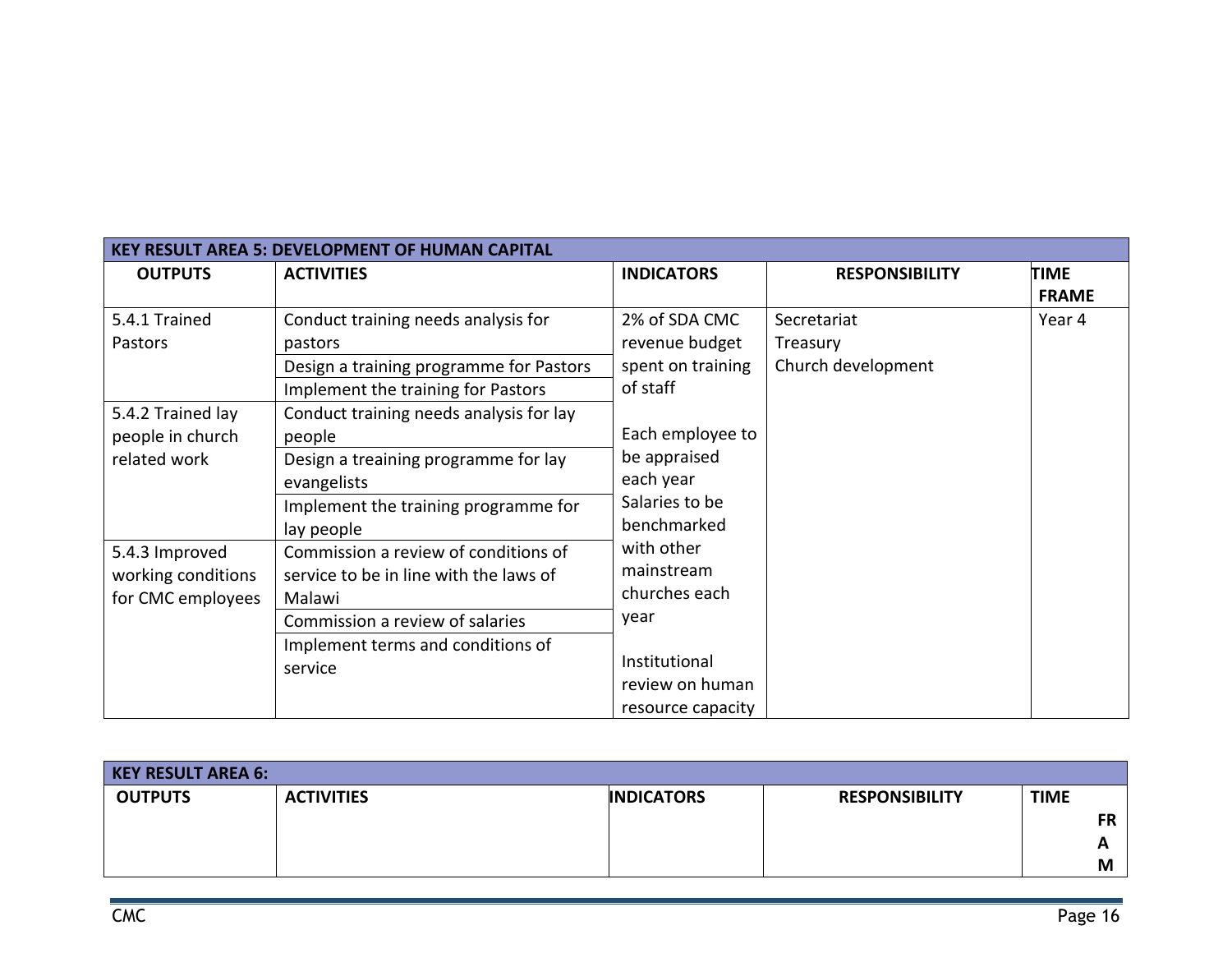|                     |                                                                       |                    |                            | Е            |
|---------------------|-----------------------------------------------------------------------|--------------------|----------------------------|--------------|
| 6.4.1 A survey of   | Commission a survey of skills contained                               | More laity trained | Secretariat<br>1)          | Year 1 and   |
| skills contained by | by lay people                                                         | in church work     | 2) Church Development      | 2            |
| lay people          | Map the skills for suitability for church                             |                    |                            |              |
| implemented         | related work                                                          |                    |                            |              |
|                     | Prioritse areas of concern for using lay                              |                    |                            |              |
|                     | people                                                                |                    |                            |              |
|                     | Deploy lay people in various callings                                 |                    |                            |              |
|                     | Monitor and evaluate implementation                                   |                    |                            |              |
| 6.4.2 More lay      | CMC sponsors training for lay evangelists                             |                    |                            |              |
| evangelist trained  | Recruit lay people on a voluntary basis                               |                    |                            |              |
|                     | Deploy lay people in unreached area                                   |                    |                            |              |
|                     | Include laity in Board sub-committees                                 |                    |                            |              |
|                     | Monitor and evaluate performance                                      |                    |                            |              |
| 6.4.3 Organise      | Identify unentered areas                                              |                    |                            |              |
| more lay evangelist | Deploy evangelists                                                    |                    |                            |              |
| lead evangelism     | Conduct more evangelist campaigns                                     |                    |                            |              |
| campaigns           | Monitor and evaluate campaigns                                        |                    |                            |              |
|                     | KEY RESULT AREA 7: SOCIAL DEVELOPMENT OF COMMMUNITIES AND ENVIRONMENT |                    |                            |              |
| <b>OUTPUTS</b>      | <b>ACTIVITIES</b>                                                     | <b>INDICATORS</b>  | 1) RESPONSIBILITY          | <b>TIME</b>  |
|                     |                                                                       |                    |                            | <b>FRAME</b> |
| 7.4.1 Developed     | Commission a study to design and                                      | Developed          |                            | Year 2 and   |
| entreprenuership    | develop an entreprenuership programme                                 | specialised        | Stewardship and Trust      | 3            |
| evangelism          | Publicise the entrepresnurship                                        | programmes         | Education                  |              |
| programmes          | programme                                                             |                    | <b>Personal Ministries</b> |              |
|                     | Target youth for the entreprenuership                                 |                    | Youth                      |              |
|                     | programme                                                             |                    | <b>Children Ministries</b> |              |
|                     | Evangelise youth and adults                                           |                    | Religious liberties        |              |
| 7.4.2 HIV and       | Commission a study to design and                                      |                    | Women ministries           |              |
| AIDS out reach      | develop an HIV and AIDS evangelisation                                |                    | Communication              |              |
| programme           | programme                                                             |                    | Sabbath school             |              |
|                     | Publicise the HIV and AIDS evangelisation                             |                    | Childrens ministry         |              |
|                     | programme                                                             |                    | Music                      |              |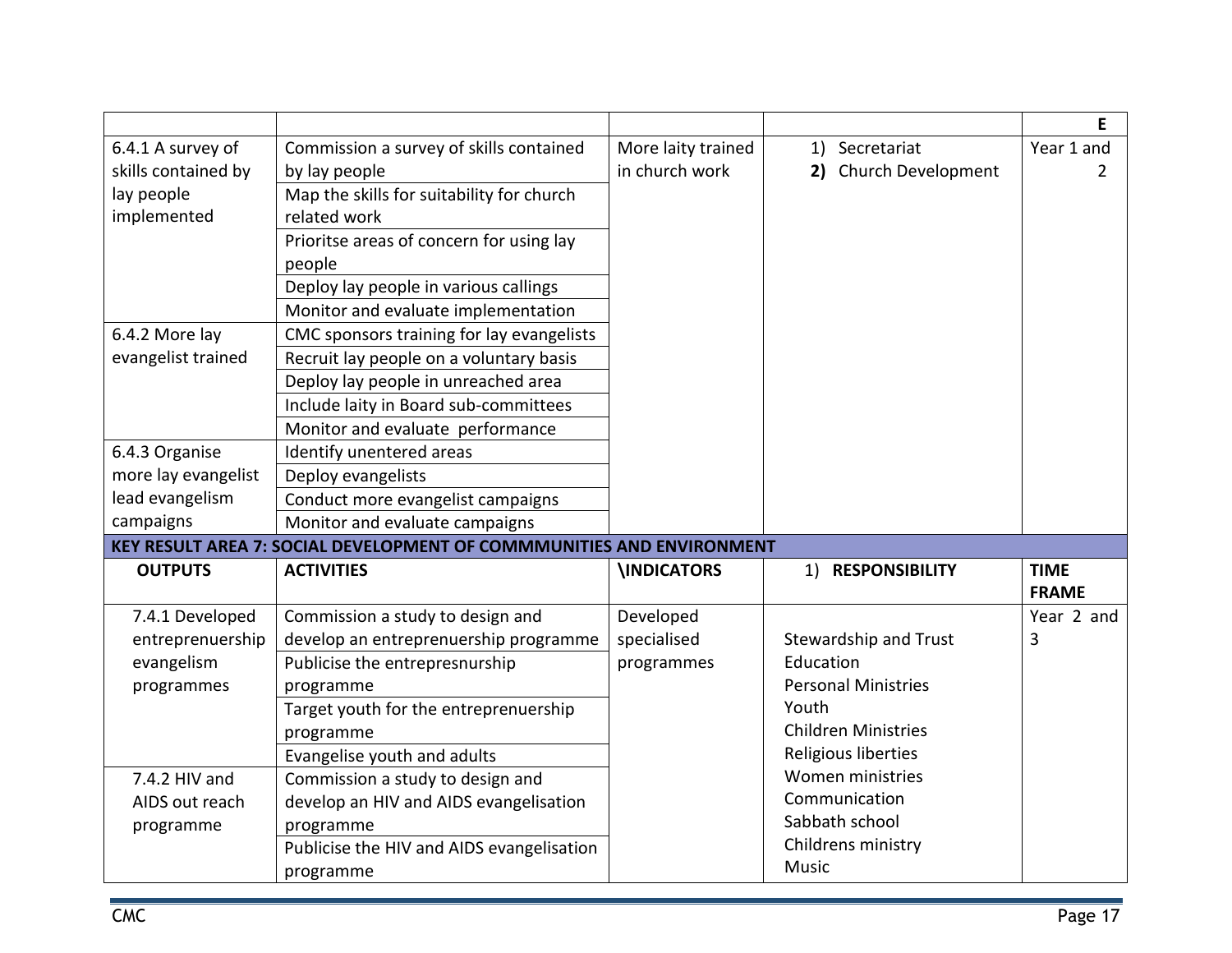|                     | Target youth for the HIV and AIDS<br>1) |
|---------------------|-----------------------------------------|
|                     | evangelisation programme                |
|                     | Evangelise youth and adults<br>2)       |
| 1) 7.4.3 Climate    | 3)<br>Commission a study to design and  |
| change              | develop a climate change evangelisation |
| evangelisation      | programme                               |
| programme           | 4)<br>Publicise the climate change      |
|                     | evangelisation programme                |
|                     | Target youth for the climate<br>5)      |
|                     | change evangelisation programme         |
|                     | Evangelise youth and adults<br>6)       |
| 2) 7.4.4 Child care | 7)<br>Commission a study to design and  |
| evangelisation      | develop a child care evangelisation     |
| programme           | programme                               |
|                     | 8)<br>Publicise the child care          |
|                     | evangelisation programme                |
|                     | Target mothers for the child care<br>9) |
|                     | evangelisation programme                |
|                     | Evangelise mothers<br>10)               |
| 7.4.5 Adult         | Commission a study to design and        |
| literacy            | develop an adult literacy programme     |
| evangelisation      | evangelisation programme                |
| programme           | Publicise the adult literacy            |
|                     | evangelisation programme                |
|                     | Target youth and adults for the<br>11)  |
|                     | adult literacy evangelisation programme |
|                     | Evangelise youth and adults<br>12)      |

# **KEY RESULT AREA 8: RISK MANAGEMENT**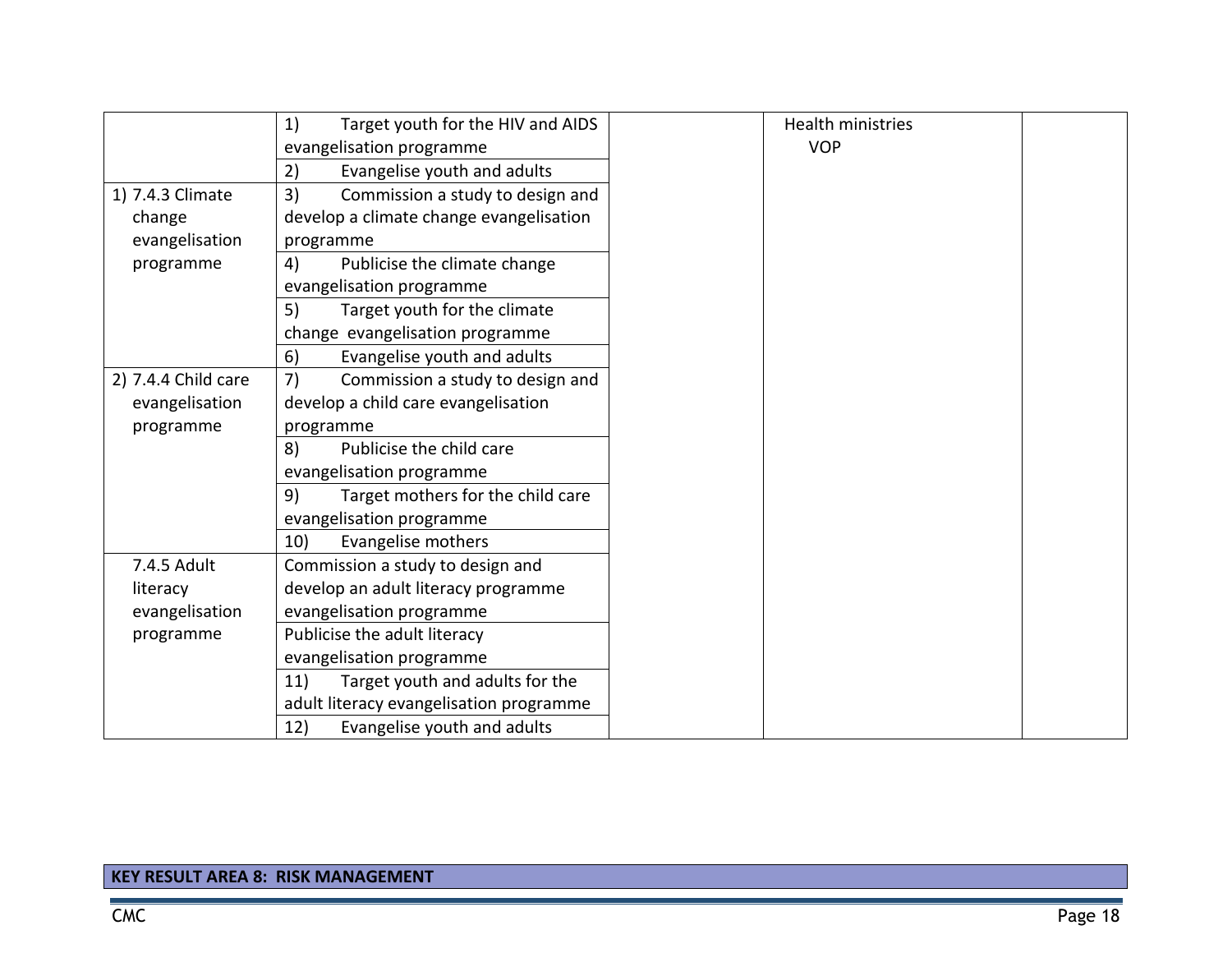| <b>OUTPUTS</b>  | <b>ACTIVITIES</b>                        | <b>INDICATORS</b> | <b>RESPONSIBILITY</b> | <b>TIME</b>  |
|-----------------|------------------------------------------|-------------------|-----------------------|--------------|
|                 |                                          |                   |                       | <b>FRAME</b> |
| 3)              | 13)                                      | Developed risk    | Secretariat           | Year 3       |
| 8.4.1 Staff     | Commission a study to conduct risk       | management        | Religious liberties   |              |
| members trained | management training needs analysis       | framework         |                       |              |
| in risk         | Design, develop and implement a risk     |                   |                       |              |
| management      | awareness training programme             | M&E plan          |                       |              |
|                 | Monitor and evaluate the risk awreness   |                   |                       |              |
|                 | programme                                | At least 80% of   |                       |              |
| 4) 8.4.2 Risk   | Conduct a workshop to assess risks in    | the planned       |                       |              |
| assessment      | <b>CMC</b>                               | projects          |                       |              |
| implemented     | Develop a risk management<br>14)         | implemented       |                       |              |
|                 | framework                                | within $2015 -$   |                       |              |
|                 | Submit the risk management framework     | 2020 period       |                       |              |
|                 | for approaval by the Committee           |                   |                       |              |
| 5) 8.4.3 Risks  | Employ monitoring and evaluation officer |                   |                       |              |
| monitored and   | Monitor and appraise CMC's               |                   |                       |              |
| evaluated       | perofrmance                              |                   |                       |              |
|                 | Hold performance review workshops        |                   |                       |              |
| 6)              | Adjust programmes accordingly            |                   |                       |              |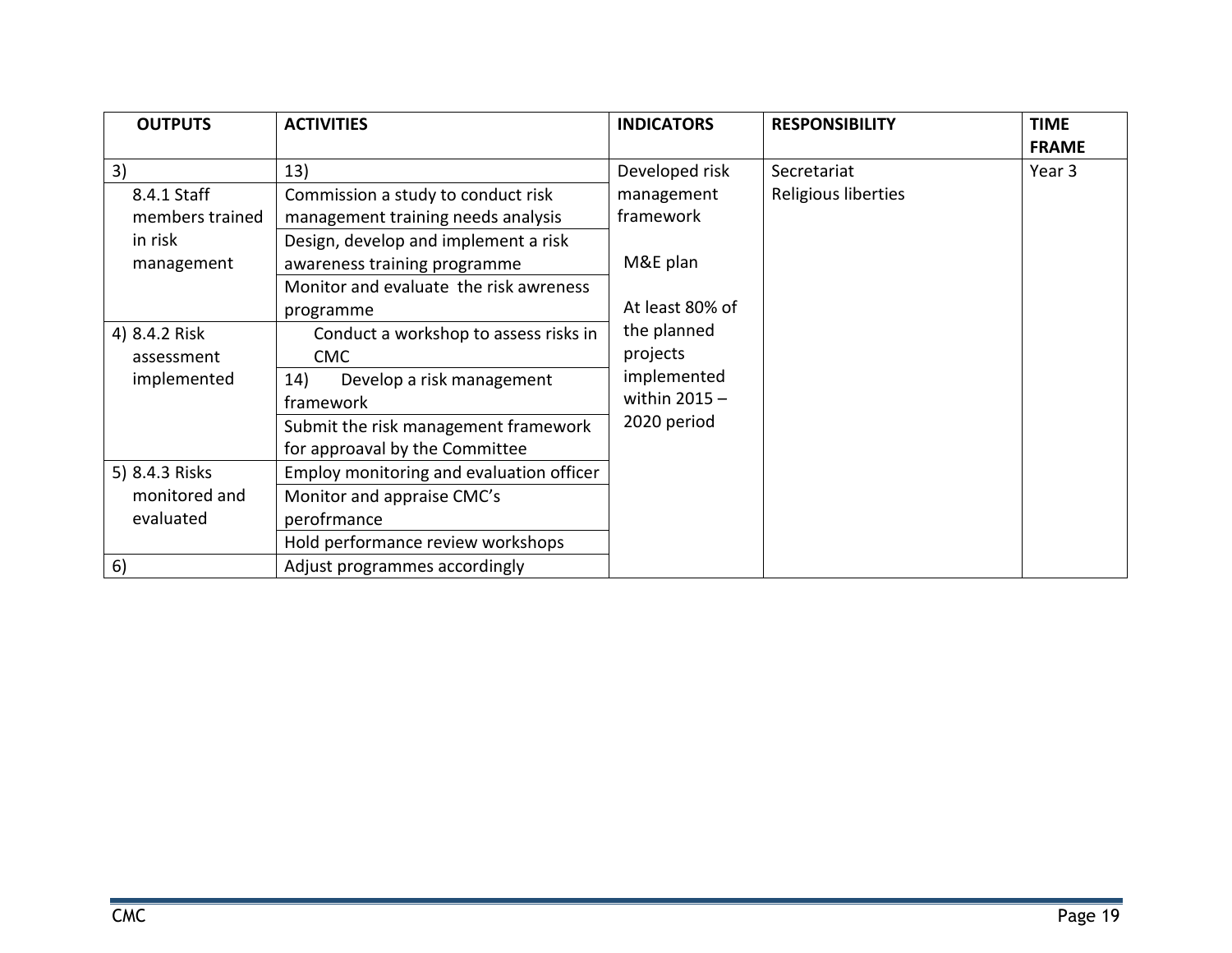<span id="page-36-0"></span>Program activities and budget2015-2020